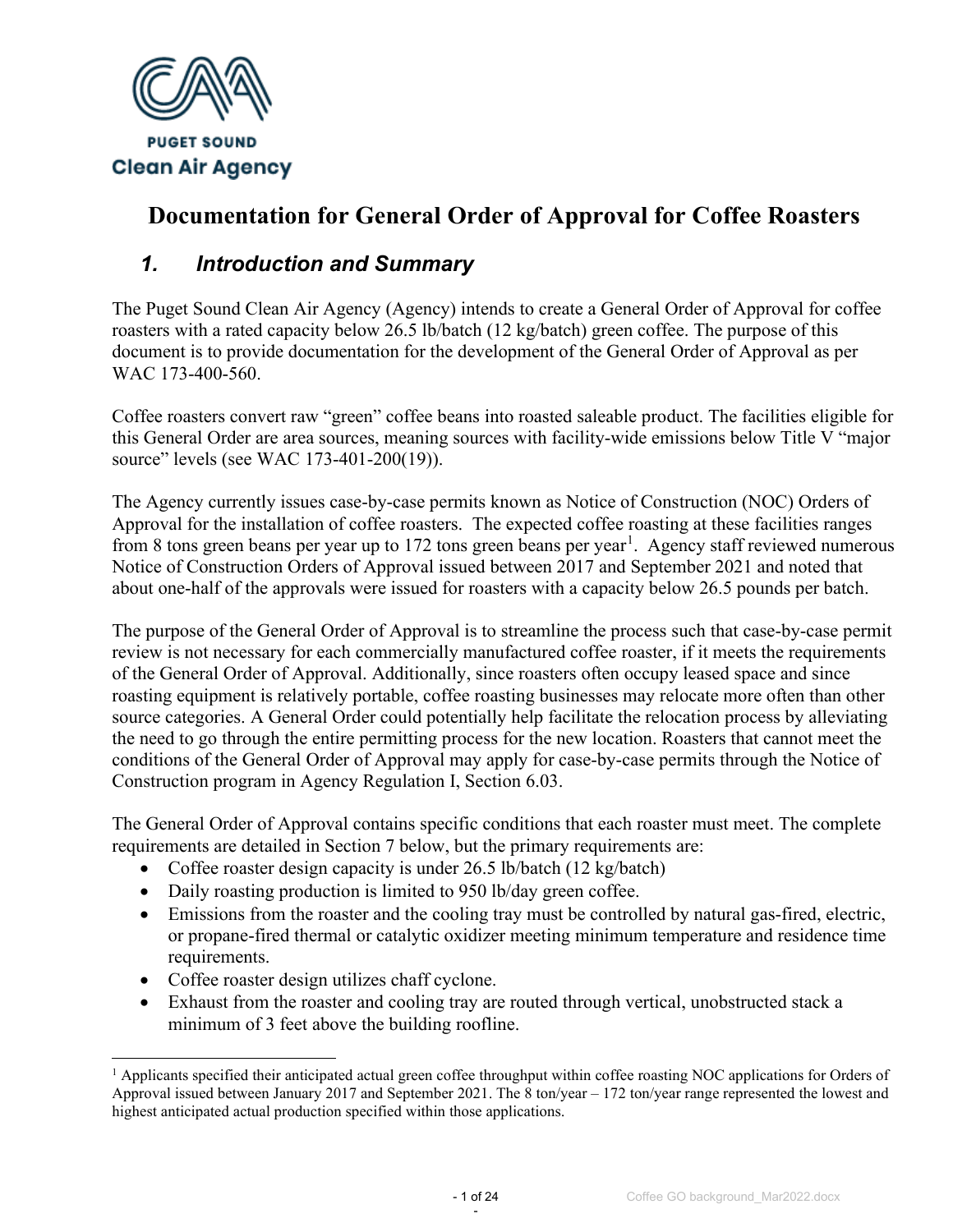- The catalytic or thermal oxidizer must reach minimum operating temperature from the time the beans reach 270°F until the completion of the cooling process or for such additional time to achieve zero visible emissions.
- Thermocouples must be installed serving the catalytic or thermal oxidizer and the roaster and must meet ongoing calibration/testing/replacement requirements.
- The owner or operator must perform quarterly visible emission checks and complete associated recordkeeping to demonstrate compliance with a zero visible emissions requirement.

Once the General Order of Approval is adopted, owners or operators can submit an application for coverage of each new coffee roaster under the General Order of Approval. The Agency will review each application. If staff agrees that the roaster meets the requirements for coverage, staff will issue a General Order of Approval for the roaster and send the approval to the applicant within 30 days of the receipt of the application.

# <span id="page-1-0"></span>*2. Authority to Create a General Order*

WAC 173-400-560 specifies the applicability criteria under which a permitting authority may issue a General Order of Approval. It states:

"(1) …A General Order of Approval shall identify criteria by which an emission unit or source may qualify for coverage under the associated General Order of Approval and shall include terms and conditions under which the owner or operator agrees to install and/or operate the covered emission unit or source. At a minimum, these terms and conditions shall include:

(a) Applicable emissions limitations and/or control requirements;

(b) Best available control technology (BACT);

(c) Appropriate operational restrictions, such as:

- (i) Criteria related to the physical size of the unit(s) covered;
- (ii) Criteria related to raw materials and fuels used;
- (iii) Criteria related to allowed or prohibited locations; and
- (iv) Other similar criteria determined by a permitting authority;

(d) Monitoring, reporting and recordkeeping requirements to ensure compliance with the applicable emission limits and control requirements;

(e) Appropriate initial and periodic emission testing requirements;

(f) Compliance with chapter 173-460 WAC, and WAC 173-400-112(2)(c) or 173-400-113(3) as applicable;

 $(g)$  Compliance with 40 CFR Parts 60, 61, 62, and 63; and

(h) The application and approval process to obtain coverage under the specific General Order of Approval."

Section [6](#page-3-0) outlines how the above criteria are met for the Coffee Roaster General Order of Approval.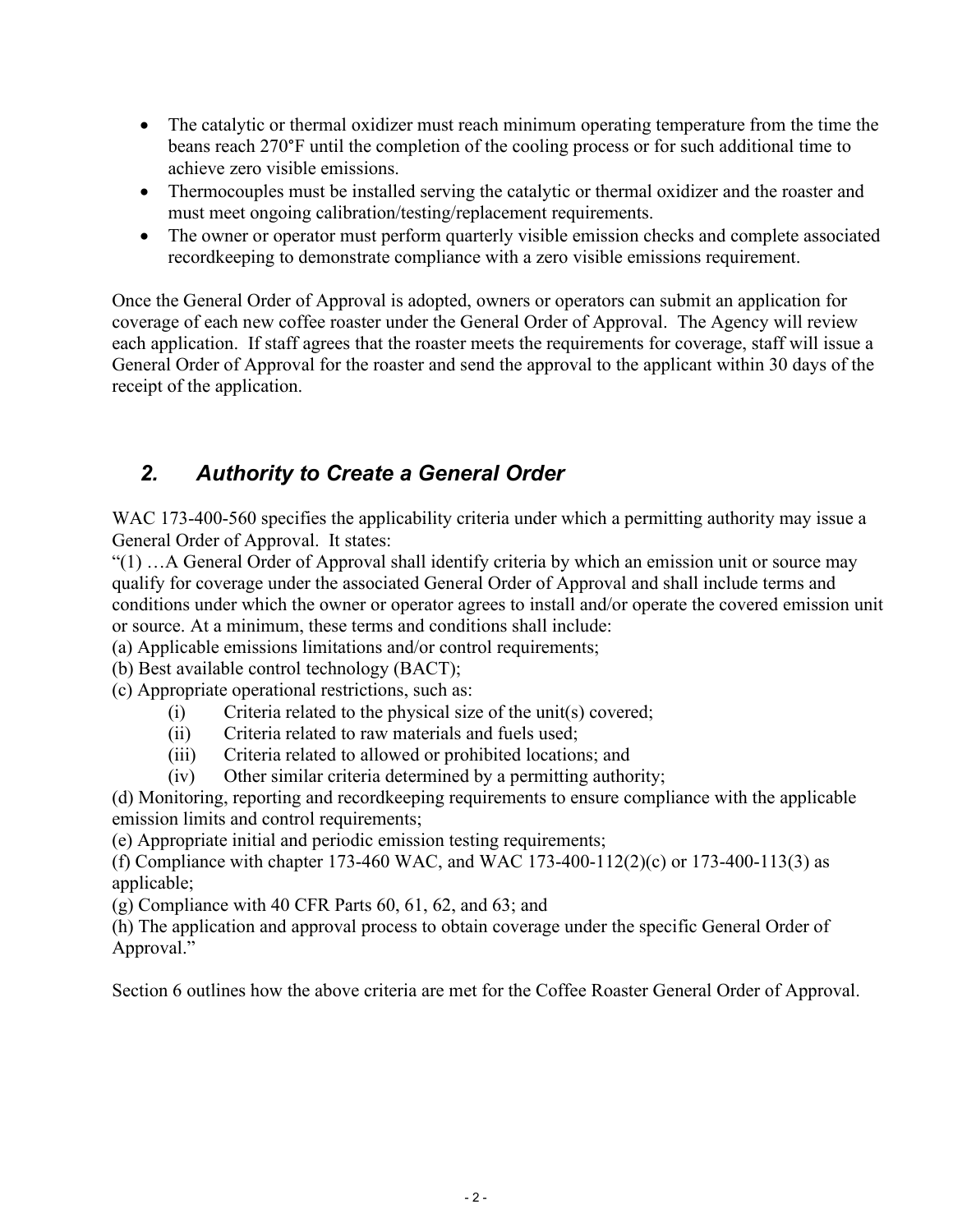# <span id="page-2-0"></span>*3. Registration & Emission Reporting*

Each coffee roaster is required to register with the Agency, as per Regulation I, Section 5.03(a). As registered sources, facilities must pay annual registration and emission fees in accordance with Section 5.07 of Agency Regulation I.

Some large coffee roasting operations may need to report annual emissions under Agency Regulation I, Section 5.05(b) depending on the facility-wide actual emissions. Reporting will be required if facilitywide emissions exceed the following thresholds:

- 2.5 tons/yr  $(5,000 \text{ lb/yr})$  any single hazardous air pollutant  $(HAP)$
- $\bullet$  6.25 tons/yr (12,500 lb/yr) total HAP
- 25.0 tons/yr (50,000 lb/yr) VOC, CO, NO<sub>X</sub>, PM<sub>10</sub>, PM<sub>2.5</sub>, or SO<sub>2</sub>

Emissions of VOC, CO, NO<sub>X</sub>, PM<sub>10</sub>, PM<sub>2.5</sub>, and SO<sub>2</sub> are discussed in detail later in this report. For a 26.5 lb/batch roaster with emissions from both the roaster and the cooling tray routed to a thermal or catalytic oxidizer, VOC emissions are estimated at 8 lb/yr, CO emissions are estimated at 378 lb/yr, PM<sub>10</sub> emissions are estimated at 31 lb/yr, PM<sub>2.5</sub> emissions are estimated at 21 lb/yr, and NOX emissions are estimated at 463 lb/yr. These quantities are well below reporting thresholds.

Hazardous Air Pollutants (as defined in Section 112 of the Clean Air Act) and Toxic Air Pollutants (as defined in WAC 173-460-150) emissions are specifically discussed in Section [6](#page-3-0)[f](#page-15-0) of this document. For a single roaster meeting the eligibility criteria of this General Order, total HAP emissions will be below the reporting threshold. The single HAP that may come closest to the 5000 lb/yr reporting threshold is formaldehyde. As discussed in Table 5 below, emissions of formaldehyde from a roaster could be as high as 18 lb/yr.

While criteria pollutant emissions and HAP emissions from a single roaster eligible for permitting under this General Order is below the reporting threshold, if the facility were to install additional roasters or other equipment, emissions could be above the reporting threshold.

# <span id="page-2-1"></span>*4. State Environmental Policy Act*

The State Environmental Policy Act (SEPA) applies to the issuance of the Coffee Roaster General Order of Approval. As part of the rule making for this General Order, the Agency will prepare a SEPA checklist and issue a SEPA threshold determination. The SEPA threshold determination will be made available for public review and comment during the 30-day public comment period for the General Order of Approval. The Agency will reconsider the threshold determination if warranted by the public comments.

The SEPA determination issued by the Agency is only for the coffee roasting equipment. It does not include the construction of the building in which the roaster will be housed. The building itself is evaluated by the local City or County with jurisdiction for the area. The Agency will rely on the City or County's review of the building.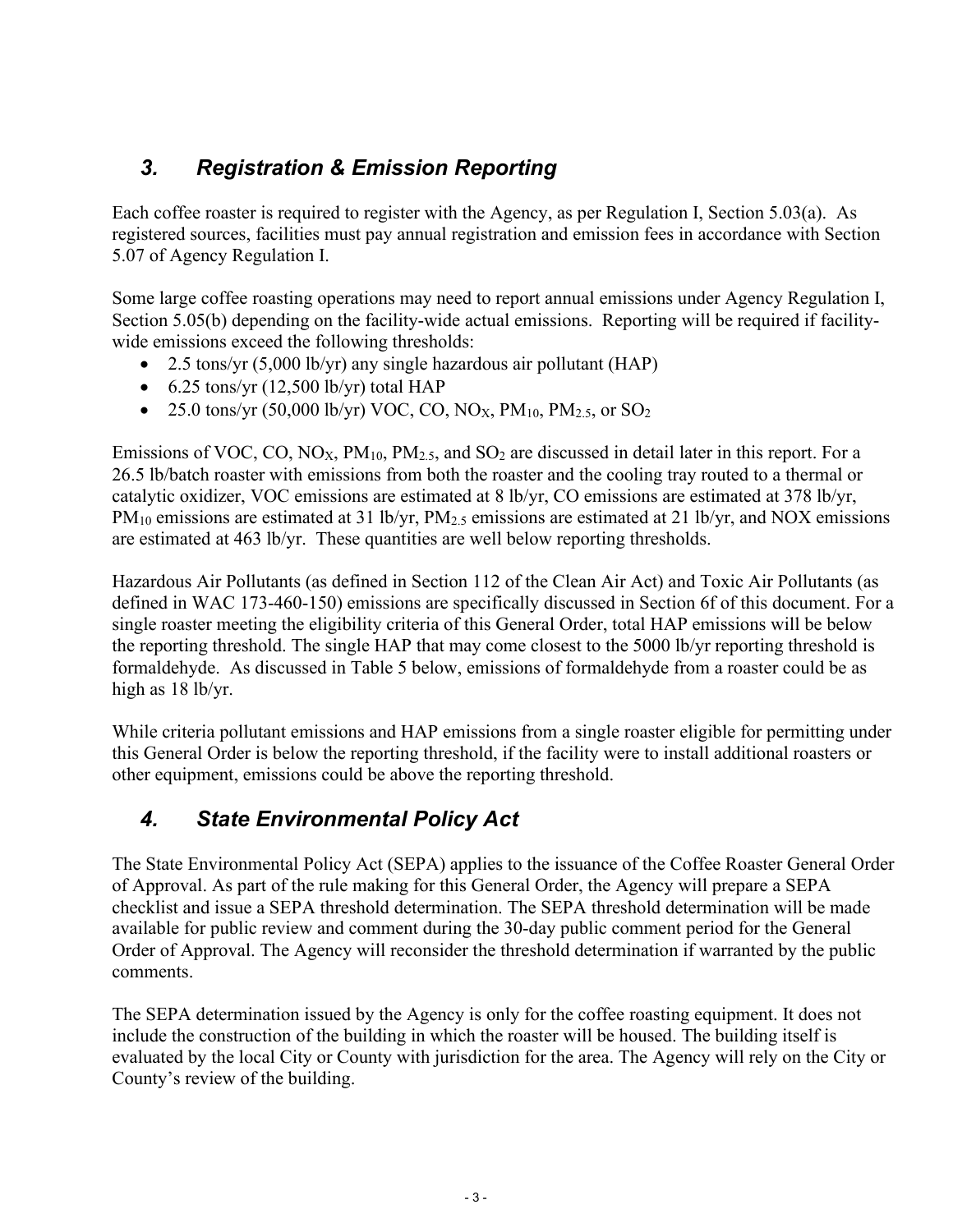# <span id="page-3-1"></span>*5. Tribal Consultation*

On November 21, 2019, the Agency's Interim Tribal Consultation Policy was adopted by the Board. Criteria requiring tribal consultation are listed in Section II.A of the policy and include establishment of a new air operating permit source, establishment of a new emission reporting source, modification of an existing emission reporting source to increase production capacity, or establishment or modification of certain equipment or activities. In addition, if the Agency receives an NOC application that does not meet the criteria in Section II.A but may represent similar types and quantities of emissions, the Agency has the discretion to provide additional consultation opportunities.

This project does not meet any of the criteria for consultation listed in Section II.A of the Agency's Interim Tribal Consultation Policy.

### <span id="page-3-0"></span>*6. Compliance with General Order of Approval Requirements, WAC 173-400-560*

Agency staff has performed a worst-case analysis at a non-specific site to determine the potential impacts of a coffee roaster. The analysis includes verifying that a coffee roaster allowed under this General Order of Approval will comply with all applicable requirements of Agency Regulations I, II, and III, WAC 173-400, WAC 173-460, and the Federal Clean Air Act. Organization of this section follows the WAC 173-400-560 criteria for issuing a General Order of Approval, which are listed in Section [2](#page-1-0) of this document. Each of the following subsections summarizes how the criteria in WAC 173-400-560 are addressed and met.

## *a. WAC 173-400-560 Applicable Emission Limitations and/or Control Requirements*

### *i. Particulate*

A review of particulate emissions demonstrates that any coffee roaster allowed under the General Order of Approval will be able to comply with the following limits:

- Regulation I, Section  $9.03(a)$  Opacity is not to exceed 20%. Best Available Control Technology review, discussed in Section [6](#page-3-0)[iv,](#page-5-0) requires roasters and cooling trays achieve zero visible emissions out of the exhaust stack. Use of thermal control (either catalytic oxidizer or thermal oxidizer) have historically been utilized and should meet this standard.
- Regulation I, Section 9.09 Particulate matter from equipment used in a manufacturing process is not to exceed 0.05 gr/dscf. Emission calculations below indicate expected grain loading of 0.003 gr/dscf.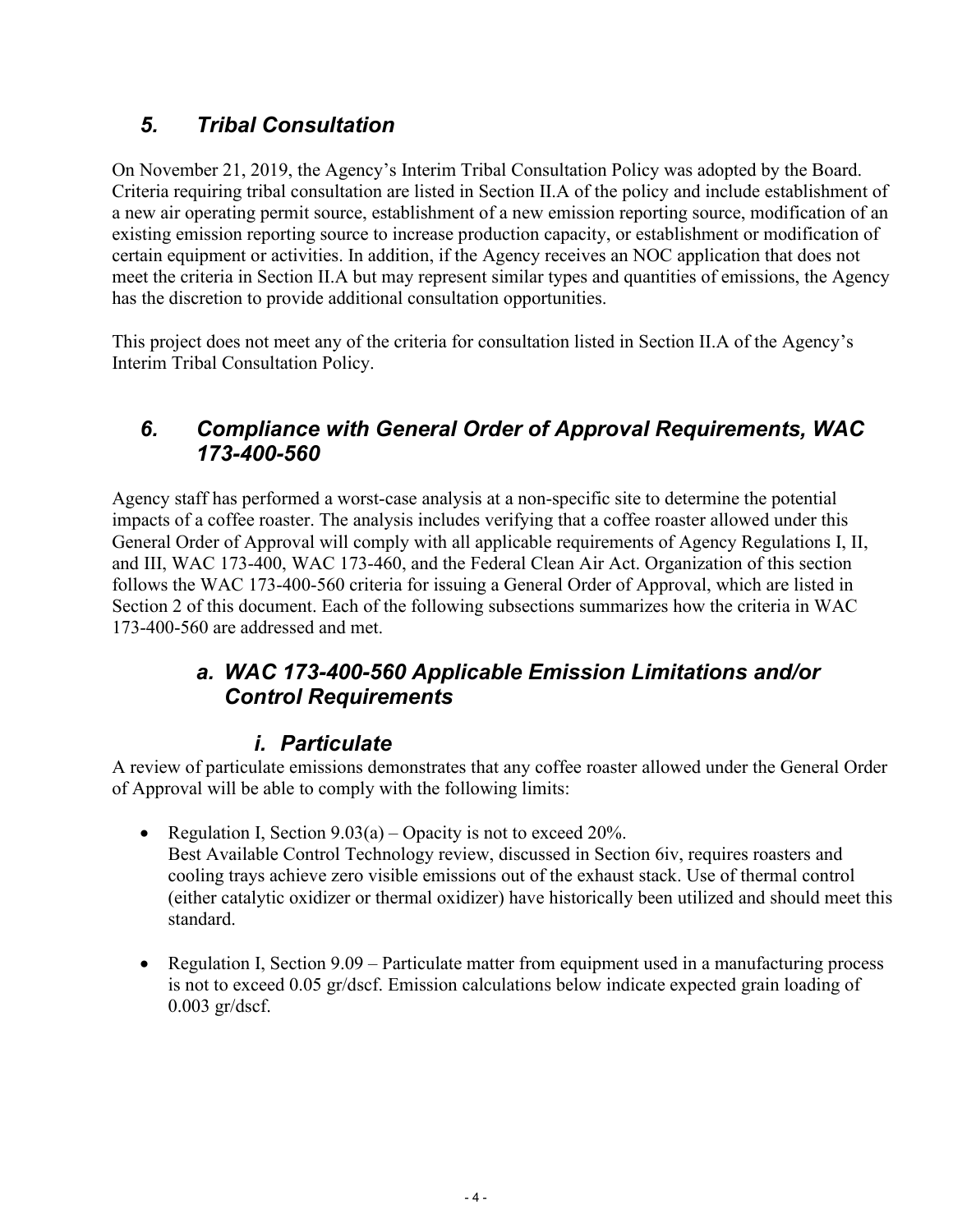Emission Calculation Assumptions:

Hourly production: 91.2 lb green beans/hr (design maximum of Diedrich IR-12 26.5 lb/batch roaster) PM emission factor for combined roaster and bean handling: 0.18 lb/ton green beans (AP-42) Exhaust stack flowrate: 300 cfm (lower end of exhaust configurations for coffee roaster applications received 2017- September 2021 for roasters sized 26.5 lb/batch and below)

Annual PM emissions:

 $\frac{91.2\;lb\;green\;beam}{hr} \times \frac{1\;ton\;green\;beam}{2000\;lb\;green\;beam} \times \frac{0.18\;lb\;PM}{ton\;green\;beam} = 0.008 \frac{lb\;PM}{hr}$ 

Grain loading *(Note that this calculation conservatively assumes the lowest observed exhaust flow rate with the highest possible particulate emissions.)*

$$
\frac{0.008 \; lb \; PM}{hr} \times \frac{7000 \; gr}{lb} \times \frac{1 \; min}{300 \; ft^3} \times \frac{1 \; hr}{60 \; min} = 0.003 \frac{gr}{ft^3}
$$

### *ii. Regulation I, Section 9.07 – Sulfur Dioxide Emission Standard*

Regulation I Section 9.07 states that "It shall be unlawful for any person to cause or allow the emission of sulfur dioxide from any source in excess of 1,000 parts per million by volume on a dry basis, 1-hour average (corrected to 7% oxygen for fuel burning equipment and refuse burning equipment)".

Roasters and oxidizers will be required to utilize natural gas or propane for operation such that SO<sub>2</sub> emissions are estimated to be 0.00059 lb/MMBtu, corresponding to  $\sim$ 0.4 ppm @ 7% O<sub>2</sub> as converted below (assuming  $7\%$  O<sub>2</sub> in combustion exhaust):

$$
0.00059 \frac{lb \, SO_2}{MMBtu} \times \frac{1}{8760} \frac{MMBtu}{dscf} \times \frac{385}{64.1 \, lb/lbmol} = 0.4 \, ppm
$$

### *iii. Regulation I, Section 9.11 – Emission of Air Contaminant: Detriment to Person or Property*

Regulation I Section 9.11 states that "it is unlawful for any person to cause or allow the emission of any air contaminant in sufficient quantities and of such characteristics and duration as is, or is likely to be, injurious to human health, plant or animal life, or property, or which unreasonably interferes with enjoyment of life and property."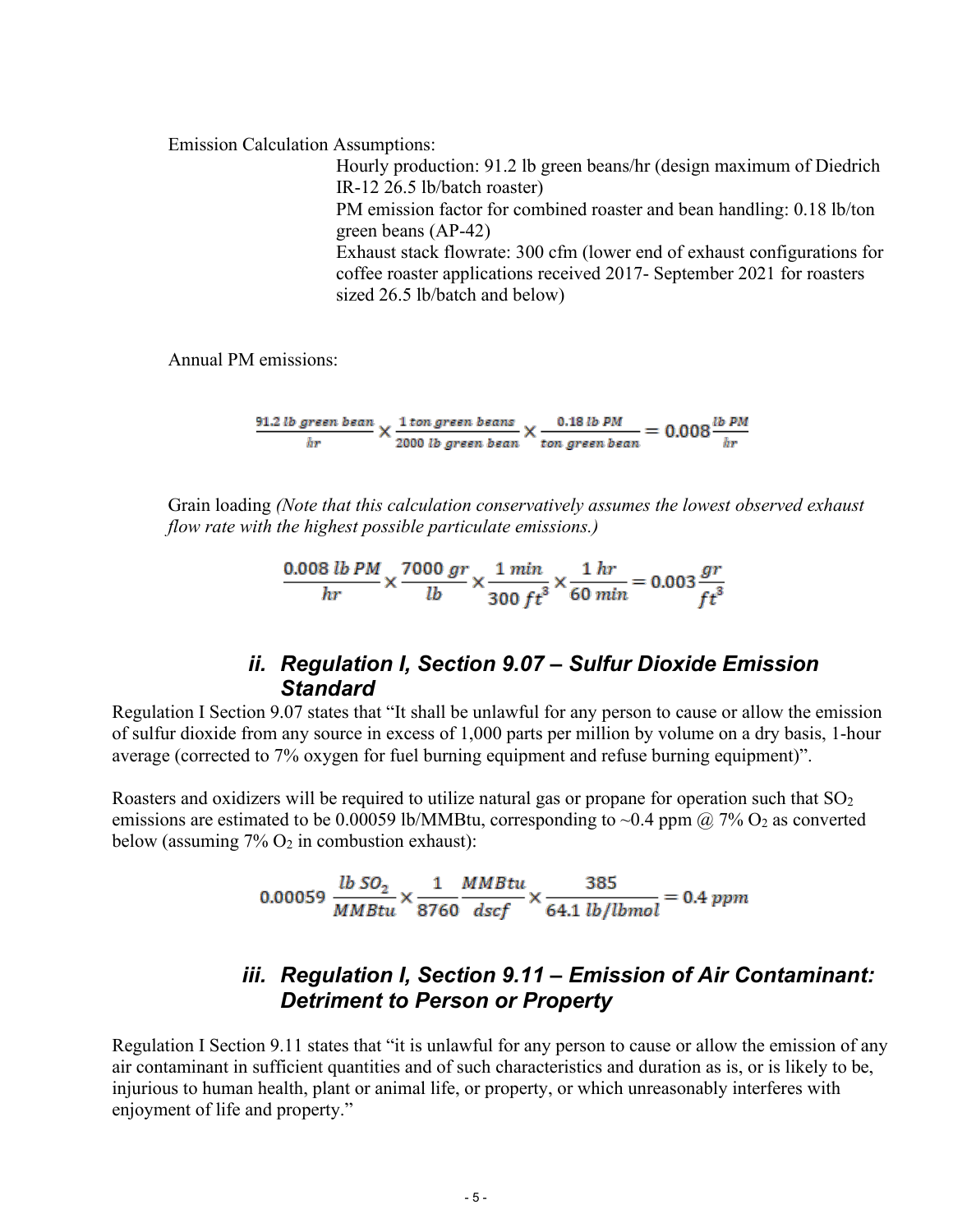Section 9.11(b) states that the Agency may take enforcement action with respect to odors if the following conditions are documented:

1) Agency representative documents a level 2 or greater odors (as defined in the rule), and

2) An affidavit of a complaint regarding the odor is signed by a complainant, and

3) The odor can be traced back to the source.

There is potential for odor from coffee roasting facilities. The Best Available Control Technology (BACT) discussion for odor in Section [6](#page-3-0)[iv](#page-5-0) requires roasters applying under this General Order utilize catalytic or thermal oxidizers for odor control. Oxidizers are highly effective at destroying odor-causing compounds and reducing odor from coffee roasting facilities. On-site inspection evaluations of roasters permitted between 2017 and September 2021 occurring during active roasts (evaluation 29378-4) have noted no odors. There are no identified coffee roaster odor complaints recorded in the PSCAA database between 2017 and 2021 for facilities with roasters of 26.5 lb/batch capacity or lower.

Because of the variable and subjective nature of meeting the requirements of Agency Reg. I Section 9.11(b), the primary tool for avoiding odor complaints is to require that emissions from both the roaster and the cooling tray be routed through the oxidizer. A General Order of Approval will not be issued unless the applicant provides information showing that all of these emissions will be properly controlled.

## *iv. Regulation I, 9.20 Maintenance of Equipment*

<span id="page-5-0"></span>Regulation I Section 9.20 requires that equipment and air pollution control equipment be maintained in good working order. Section 9.20(a) states "It shall be unlawful for any person to cause or allow the operation of any features, machines or devices constituting parts of or called for by plans, specifications, or other information submitted pursuant to Article 6 of Regulation I unless such features, machines or devices are maintained in good working order." Section 9.20(b) states "It shall be unlawful for any person to cause or allow the operation of any equipment as defined in Section 1.07 or control equipment not subject to Section 9.20(a) unless the equipment or control equipment is maintained in good working order."

In addition to any maintenance needed to keep the roaster, handling system, and thermal control device in good working order, this Order will require the regular calibration of thermocouples serving the roaster and oxidizer.

## *b. WAC 173-400-560 Best Available Control Technology (BACT)*

A generalized compilation of case-by-case BACT and tBACT reviews for coffee roasters ≤26.5 lb/batch utilizing either thermal and catalytic oxidizers completed by PSCAA is the basis for the BACT and tBACT determination for this General Order.

[Table 1](#page-6-0) through [Table 5](#page-7-0) below summarize the BACT and tBACT determinations for similar PSCAA orders.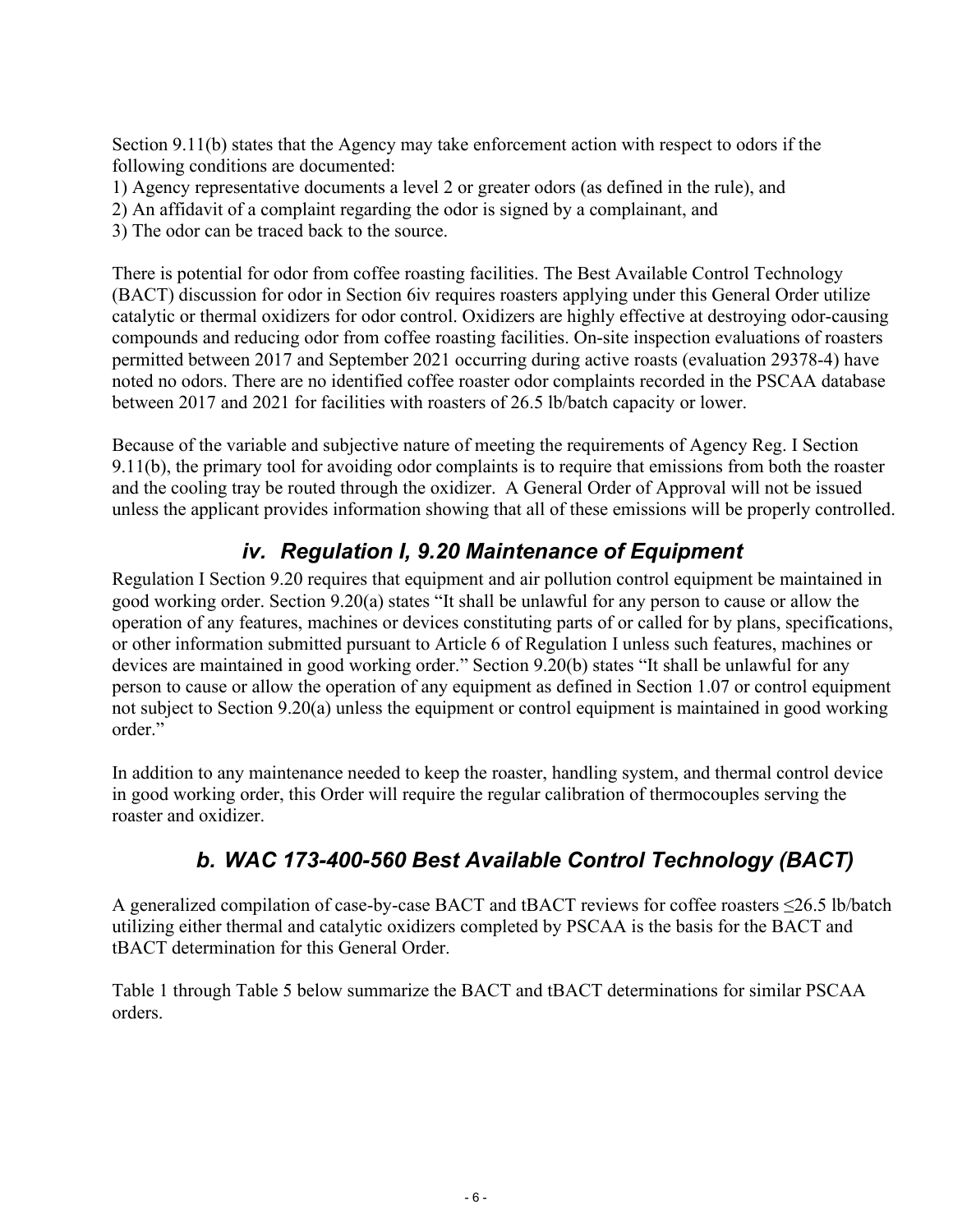| NOC    | Date Issued | <b>BACT/tBACT</b>                                                                                                                                                                                                             |
|--------|-------------|-------------------------------------------------------------------------------------------------------------------------------------------------------------------------------------------------------------------------------|
| Number |             |                                                                                                                                                                                                                               |
| 11943  | 8/21/2020   |                                                                                                                                                                                                                               |
| 11875  | 12/11/19    | No visible emissions are allowed to be emitted at any time from                                                                                                                                                               |
| 11815  | 8/27/19     | the roaster or cooling tray exhausts.                                                                                                                                                                                         |
| 11694  | 1/24/19     | Roaster and cooling tray emissions vented through thermal<br>oxidizer                                                                                                                                                         |
| 11642  | 12/10/18    |                                                                                                                                                                                                                               |
| 11719  | 3/26/19     |                                                                                                                                                                                                                               |
| 11566  | 9/18/18     | No visible emissions are allowed to be emitted at any time from<br>the roaster or cooling tray exhausts.<br>Roaster and cooling tray emissions vented through catalytic<br>oxidizer (operation within $600^{\circ}$ F -900°F) |
| 11632  | 9/13/18     |                                                                                                                                                                                                                               |
| 11367  | 7/10/17     |                                                                                                                                                                                                                               |
| 11487  | 12/6/17     |                                                                                                                                                                                                                               |

<span id="page-6-0"></span>**Table 1 PM BACT Similar PSCAA Orders**

| <b>NOC</b> |           | Date Issued   BACT/tBACT                                    |
|------------|-----------|-------------------------------------------------------------|
| Number     |           |                                                             |
| 11943      | 8/21/2020 |                                                             |
| 11875      | 12/11/19  | Emissions will not exceed 0.047 lb/ton beans roasted        |
| 11815      | 8/27/19   |                                                             |
| 11694      | 1/24/19   | Roaster and cooling tray emissions vented through thermal   |
| 11642      | 12/10/18  | oxidizer                                                    |
| 11719      | 3/26/19   |                                                             |
| 11566      | 9/18/18   | Emissions will not exceed 0.047 lb/ton beans roasted        |
| 11632      | 9/13/18   |                                                             |
| 11367      | 7/10/17   | Roaster and cooling tray emissions vented through catalytic |
| 11487      | 12/6/17   | oxidizer (operation within 600°F -900°F)                    |

#### **Table 3 NOx BACT Similar PSCAA Orders**

| NOC    | Date Issued | BACT/tBACT                                                     |
|--------|-------------|----------------------------------------------------------------|
| Number |             |                                                                |
| 11875  | 12/11/19    |                                                                |
| 11815  | 8/27/19     | Emissions shall not exceed 0.2 lb/MMBTU                        |
| 11694  | 1/24/19     |                                                                |
| 11367  | 7/10/17     | Proper operation and maintenance of the roaster burner and the |
|        |             | oxidizer.                                                      |
| 11719  | 3/26/19     |                                                                |
| 11566  | 9/18/18     | Emissions shall not exceed 0.2 lb/MMBTU                        |
| 11632  | 9/13/18     |                                                                |
| 11367  | 7/10/17     | Proper operation and maintenance of the roaster burner and the |
| 11487  | 12/6/17     | oxidizer.                                                      |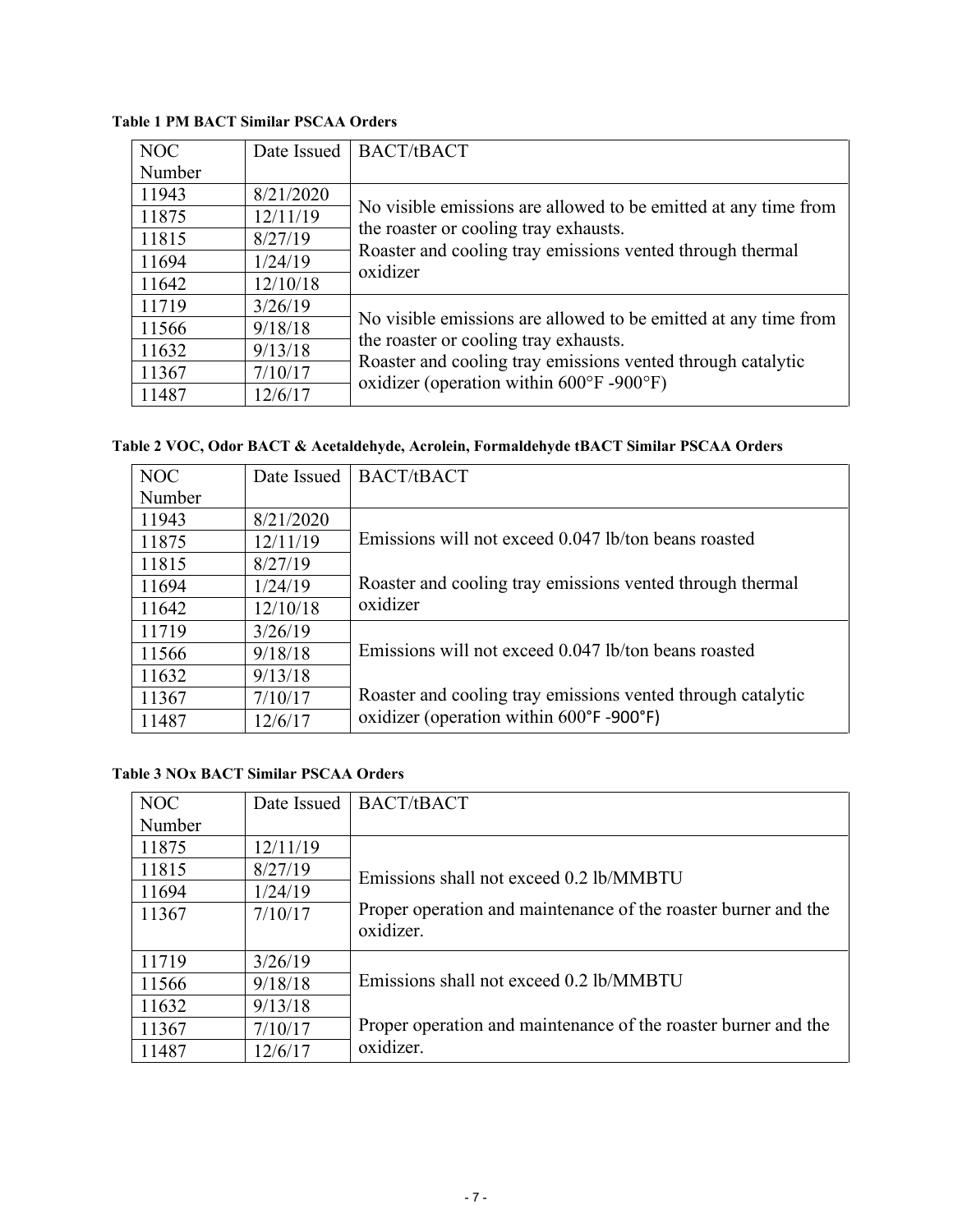| <b>NOC</b> | Date Issued | <b>BACT/tBACT</b>                                              |
|------------|-------------|----------------------------------------------------------------|
| Number     |             |                                                                |
| 11875      | 12/11/19    |                                                                |
| 11815      | 8/27/19     | Emissions shall not exceed 0.4lb/MMBTU                         |
| 11694      | 1/24/19     |                                                                |
| 11642      | 12/10/18    | Proper operation and maintenance of the roaster burner and the |
| 11631      | 8/15/18     | thermal oxidizer.                                              |
| 11719      | 3/26/19     |                                                                |
| 11566      | 9/18/18     | Emissions shall not exceed 0.4lb/MMBTU                         |
| 11632      | 9/13/18     |                                                                |
| 11367      | 7/10/17     | Proper operation and maintenance of the roaster burner and the |
| 11487      | 12/6/17     | catalytic oxidizer.                                            |

**Table 4 CO BACT Similar PSCAA Orders**

<span id="page-7-0"></span>**Table 5 SO2 BACT Similar PSCAA Orders**

| <b>NOC</b> |          | Date Issued   BACT/tBACT |
|------------|----------|--------------------------|
| Number     |          |                          |
| 11875      | 12/11/19 |                          |
| 11815      | 8/27/19  | Natural gas firing       |
| 11694      | 1/24/19  |                          |
| 11642      | 12/10/18 |                          |
| 11719      | 3/26/19  |                          |
| 11566      | 9/18/18  |                          |
| 11632      | 9/13/18  |                          |
| 11367      | 7/10/17  |                          |
| 11487      | 12/6/17  |                          |

[Table 6](#page-7-1) through [Table 10](#page-8-0) below summarize the BACT and tBACT determinations for similar coffee roasters in the jurisdictions of other regulatory agencies.

<span id="page-7-1"></span>

| Agency                                                                                           | <b>BACT</b>                                                                                                                                                           |
|--------------------------------------------------------------------------------------------------|-----------------------------------------------------------------------------------------------------------------------------------------------------------------------|
| <b>BAAQMD</b><br>Coffee roasting<br>110,000 BTU/hr to<br>3.5 MM BTU/hr                           | 0.01 gr/dscf [Achieved in Practice]<br>$\bullet$<br>Natural gas firing with cyclone and afterburner $(> 0.3$ sec retention time<br>at $>1400$ F) [Typical Technology] |
| San Diego County<br>Coffee Roasters                                                              | Natural gas with cyclone and afterburner (0.3 sec retention time at<br>$\bullet$<br>$1200$ degrees $F$ )                                                              |
| South Coast Air<br><b>Quality Management</b><br><b>District</b><br>Roaster $<$ 110,000<br>BTU/hr | Natural gas with cyclone and afterburner $(\geq 0.3$ second retention time<br>$\bullet$<br>at $\geq$ 1200 degrees F)                                                  |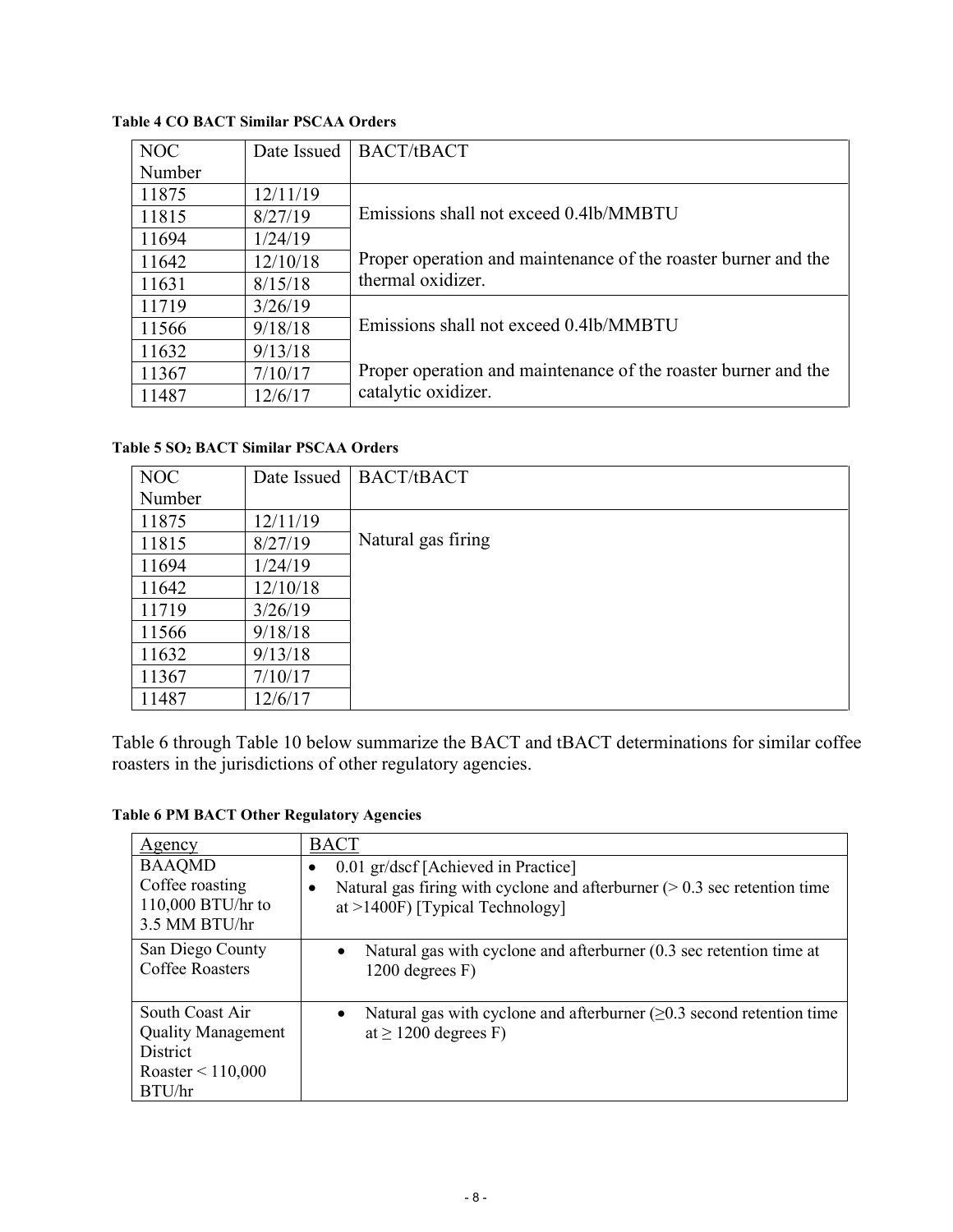### **Table 7 VOC BACT Other Regulatory Agencies**

| Agency                                                                                    | <b>BACT</b>                                                                                                                                                                                                                         |
|-------------------------------------------------------------------------------------------|-------------------------------------------------------------------------------------------------------------------------------------------------------------------------------------------------------------------------------------|
| <b>BAAQMD</b><br>Coffee roasting<br>$110,000$ BTU/hr to<br>3.5 MM BTU/hr                  | VOC emissions $\leq$ 0.047 lb/ton beans roasted [Achieved in Practice].<br>٠<br>Emission limit for VOC as a surrogate for TAPs and odor.<br>Afterburner ( $>0.3$ sec. retention time at $>1400$ F)[Typical Technology]<br>$\bullet$ |
| San Diego County<br><b>Coffee Roasters</b>                                                | Afterburner (0.3 sec retention time at 1200 degrees F)                                                                                                                                                                              |
| South Coast Air<br>Quality<br>Management<br><b>District Roaster</b><br>$< 110,000$ BTU/hr | Afterburner ( $\geq 0.3$ second retention time at $\geq 1200$ degrees F)<br>$\bullet$                                                                                                                                               |

#### **Table 8 NOx BACT Other Regulatory Agencies**

| Agency                 | <b>BACT</b>                                                                       |
|------------------------|-----------------------------------------------------------------------------------|
| <b>BAAQMD</b>          | 1.94 lb/ton green coffee [Achieved in Practice]                                   |
| Application 27373      | Natural Gas Firing[Typical Technology]<br>$\bullet$                               |
| $(2-15-2018)$          |                                                                                   |
| San Diego County       | Natural gas with heat recovery on afterburner exhaust to reduce fuel<br>$\bullet$ |
| <b>Coffee Roasters</b> | consumption                                                                       |
| South Coast Air        | Natural gas with Heat Recovery on afterburner to reduce fuel<br>$\bullet$         |
| Quality                | consumption                                                                       |
| Management             |                                                                                   |
| District               |                                                                                   |
| Roaster $\leq 110,000$ |                                                                                   |
| BTU/hr                 |                                                                                   |

### **Table 9 CO BACT Other Regulatory Agencies**

| <u>Agency</u>     | <b>BACT</b>                                    |
|-------------------|------------------------------------------------|
| <b>BAAQMD</b>     |                                                |
| Application 27373 | 4.20 lb/ton green beans [Achieved in Practice] |
| $(2-15-2018)$     | Good combustion practice [Typical Technology]  |

#### <span id="page-8-0"></span>**Table 10 SO2 BACT Other Regulatory Agencies**

| <u>Agency</u>       | BACT                                      |
|---------------------|-------------------------------------------|
| BAAQMD              | Natural Gas Firing [Achieved in Practice] |
| Coffee roasting     |                                           |
| $110,000$ BTU/hr to |                                           |
| 3.5 MM BTU/hr       |                                           |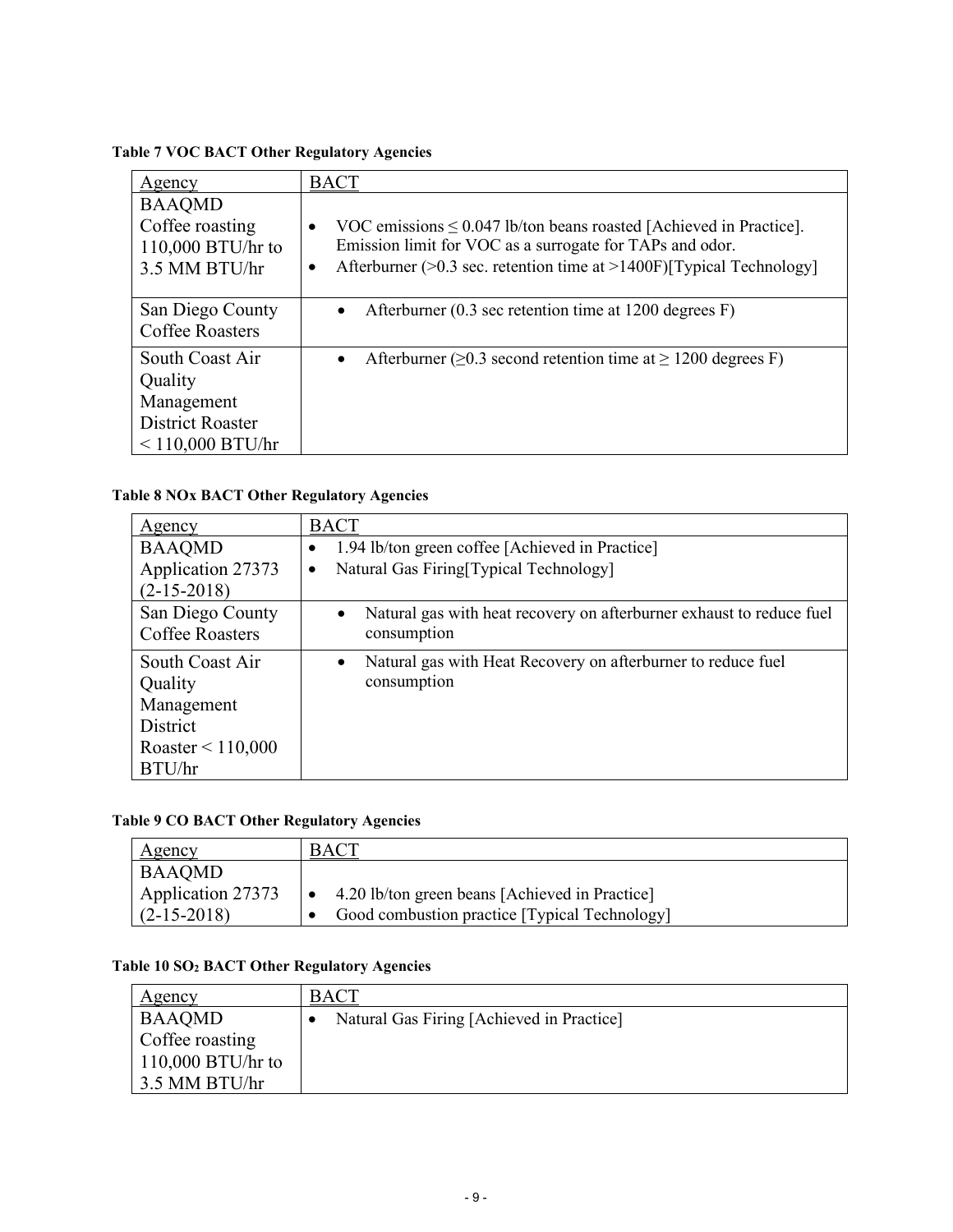| San Diego County                                                                         | Natural gas firing |
|------------------------------------------------------------------------------------------|--------------------|
| <b>Coffee Roasters</b>                                                                   | $\bullet$          |
| South Coast Air<br>Quality<br>Management<br>District<br>Roaster $\leq 110,000$<br>BTU/hr | Natural gas        |

#### Analysis:

Pollution emitted from roasting coffee beans includes particulate matter (PM), volatile organic compounds (VOC), air toxics, organic acids, odor, and natural gas combustion products. Several operations are sources of PM emissions, including the cleaning and destoning equipment, roaster and cooler. The roaster is the main source of gaseous pollutants, including alcohols, aldehydes, organic acids, and nitrogen and sulfur compounds. Because roasters are typically natural gas-fired, carbon monoxide (CO) and carbon dioxide (CO2) emissions are expected as a result of fuel combustion as well as toxic air emissions associated with combustion of natural gas. Emissions from the grinding and packaging operations are not typically vented to the atmosphere.

Thermal or catalytic oxidizers are the most commonly installed emission control devices for coffee roasters.

- AP-4[2](#page-9-0)<sup>2</sup> discusses the use of both thermal oxidizers (afterburners) and thermal catalytic oxidizers to control gaseous emissions from coffee roasters. AP-42 Section 9.13.2 states that the desired operating temperature for thermal oxidizers is between 1200°F and 1500°F.
- BAAQMD, San Diego County, and SCAQMD require a residence time of at least 0.3 seconds from their respective BACT guidelines.
- Bay Area  $AQMD<sup>3</sup>$  $AQMD<sup>3</sup>$  $AQMD<sup>3</sup>$  discusses the use of thermal or catalytic oxidizer with a cyclone for coffee roasters in the 110,000 Btu/hr – 3.5MMBTU/hr size range, and identifies the afterburner as achieved in practice.
- PSCAA has compiled coffee roasting afterburner stack test results<sup>[4](#page-9-2)</sup> for coffee roasting activities with thermal oxidizers for PM, VOC and odor control. The source test reports with thermal oxidizer temperature noted ranged from 1286°F- 1480°F. The catalytic oxidizer source test data in this summary was from an oxidizer operated at 790°F.

### Odor BACT

Odor associated with roasting activities will be controlled by ducting gaseous emissions from the roaster and cooling tray to a thermal or catalytic oxidizer.

Use of an unobstructed vertical stack will maximize dispersion of odor as well as VOC and toxic aldehydes.

### PM BACT

<span id="page-9-0"></span><sup>2</sup> AP-42, Chapter 9.13.2 Coffee Roasting and Emission Factor Documentation for AP-42 Section 9.13.2

<span id="page-9-1"></span><sup>3</sup> BAAQMD BACT Guideline revised 6/12/15

<span id="page-9-2"></span><sup>4</sup> PSCAA Source Test Summary.xls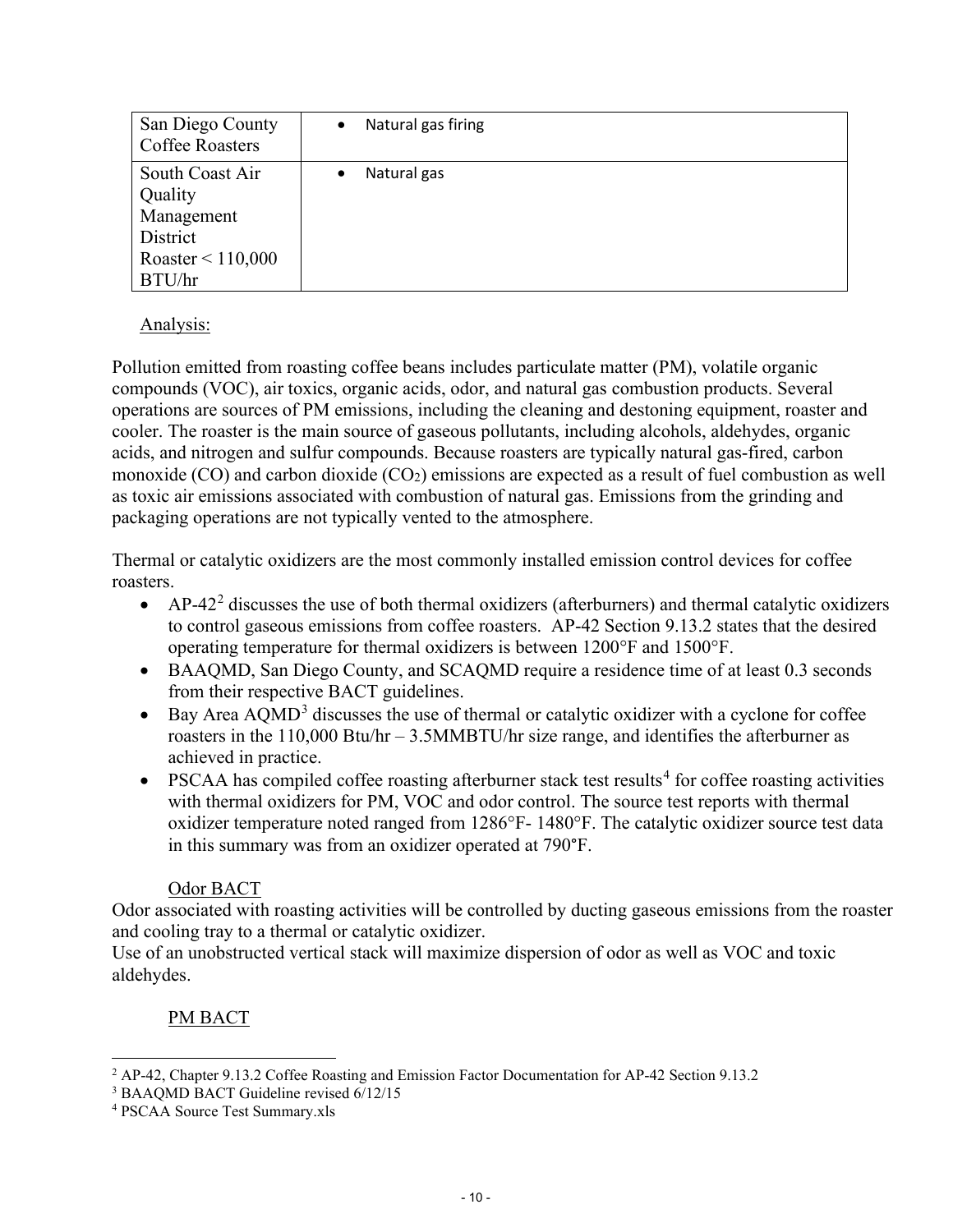Particulate matter emissions from the receiving, storage, and cleaning, roasting, cooling, and stoning operations are ducted to a cyclone before being emitted to the atmosphere. The General Order will require use of either a thermal oxidizer or a catalytic oxidizer and a roaster with built-in chaff cyclone to control particulate matter emissions. The cyclone will control larger particles and the oxidizer will control smaller particulate/smoke from the roasting process. Coffee beans begin to produce smoke when their temperature reaches 330°F-375°F. Once the bean temperature reaches 220°F, steam will begin to be released from the beans with most of the steam production occurring around 330°F. Once the bean temperature reaches 385°F the beans may experience the "first crack," however this can happen at temperatures as high as 415°F. Once the temperature of the bean reaches 270°F the thermal or catalytic oxidizer must be at minimum operating temperature, 1250°F (thermal) or 600°F (catalytic) to control PM emitted as smoke. A set-point of 270°F allows for safety buffer before the beans reach 330°F. All air flow must be routed through the thermal or catalytic oxidizer for the duration of the roasting and cooling process. There should be no visible emissions from the oxidizer.

#### TAP and VOC BACT

Gaseous emissions from the roasting operation will be ducted to a thermal or catalytic oxidizer following PM removal by a cyclone. Volatile organic compounds (VOC), air toxics, organic acids, and natural gas combustion products are produced in the roasting process. The thermal or catalytic oxidizer will heat the roasting gases passing over their surface to fully oxidize the partially combusted products. Once heated, VOC react with oxygen and produce carbon dioxide and water vapor. This thermal or catalytic oxidation process will also control HAPs; since the HAPs produced in the roasting process are also VOC and are oxidized through the same mechanisms. A minimum residence time of 0.5 seconds and a minimum operating temperature of 1250°F for thermal oxidizers or an operating temperature range of 600°F-900°F for catalytic oxidizers will be requirements for use of the General Order. The specification of minimum residence time and temperature are a surrogate for testing for destruction efficiency, given that the roasters subject to the General Order will not be required to complete initial or periodic compliance testing due to their small size.

### CO BACT:

Carbon Monoxide (CO) is formed in the combustion process for the coffee roaster and is generated through fuel combustion for the oxidizer and through the VOC oxidation process. Emissions of CO from combustion can be minimized through good combustion practice. Prior to 2018, BAAQMD had imposed a 0.4 lb/MMBTU CO limit for coffee roasters of this size. In the Application 27373 addendum from February 2018, BAAQMD presented a CO limit of 4.20 lb/ton coffee roasted. The updated CO emission factor was adjusted from the 0.4 lb/mmbtu limit previously determined by BAAQMD due to (1) compilation of stack tests for roasters in BAAQMD jurisdiction through 2017 and (2) inaccuracies in the use of a lb/mmbtu limit for afterburners from coffee roasters because the fuel used includes the coffee roasting exhaust in addition to natural gas. The methodology for conversion of CO emissions from concentrations to a lb/mmbtu emission limit uses a conversion factor which assumes that the only fuel being combusted is natural gas and does not account for the exhaust gas portion of the fuel.

Based on the increased dataset of tests reviewed by BAAQMD and the argument for emission limits in terms of lb CO/tons of green coffee, PSCAA proposes adopting the BAAQMD CO BACT limit of 4.20 lb CO/ton green coffee for the roasters subject to the General Order. Compliance with this limit is to be demonstrated by roaster design and by good combustion practices.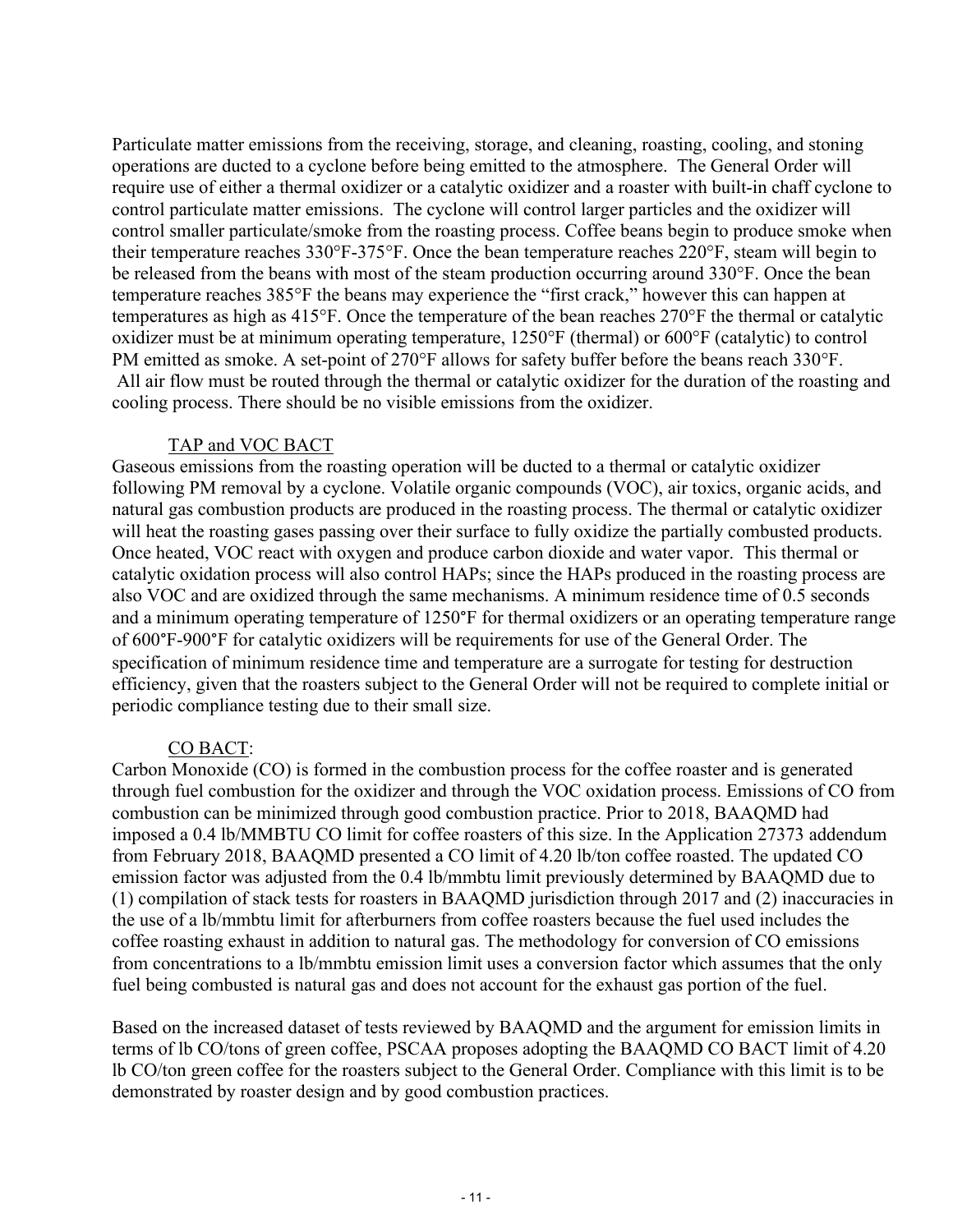#### NOx BACT:

Nitrogen Oxides  $(NO<sub>x</sub>)$  are formed in the combustion process for the coffee roaster and are generated through fuel combustion for the oxidizer. Emissions of  $NO<sub>x</sub>$  from combustion can be minimized by good combustion practices for natural gas firing. Based on a stack test performed on a Starbucks roaster in 2006, NOx emissions with the thermal oxidizer will be approximately 0.2 lb/MMBTU. This number is based on an emission factor of 1.44lb NOx/ton green coffee multiplied by 1.6 tons of green coffee per hour and divided by 12MMBTU/hr. Agency stack test results for coffee roasters controlled with a thermal oxidizer on average show NOx emissions below 0.2lb/mmbtu. The Agency has been issuing a BACT limit for NOx of 0.2 lb/MMBTU NOx since mid-2017, NOC 11367.

The units of lb/MMBtu are based on expected NOx emissions for natural gas boilers that are similarly sized to a coffee roaster. These units are used with the idea that natural gas emissions from a boiler can be a proxy for a coffee roaster and that the emissions will scale with fuel use. Compliance with this limit is to be demonstrated by roaster design and by good combustion practices.

#### SO2 BACT:

Sulfur Oxides (SOx) should only be emitted in trace quantities when burning natural gas.

The table below summarizes the BACT and tBACT generalized determination for this General Order:

<span id="page-11-0"></span>

| Table 11 Summary BACT & tBACT |  |  |
|-------------------------------|--|--|
|-------------------------------|--|--|

| Pollutant                                                                                    | <b>BACT/tBACT</b>                                                                                           | <b>Implementation of Method</b>                                                                                                                                                                                                                                   |
|----------------------------------------------------------------------------------------------|-------------------------------------------------------------------------------------------------------------|-------------------------------------------------------------------------------------------------------------------------------------------------------------------------------------------------------------------------------------------------------------------|
| NO <sub>x</sub>                                                                              | Emissions shall not exceed 0.2<br>lb/MMBTU                                                                  | Proper operation and<br>maintenance of the roaster<br>burner and the oxidizer.                                                                                                                                                                                    |
| SO <sub>2</sub>                                                                              | Natural gas firing                                                                                          | Natural gas Firing                                                                                                                                                                                                                                                |
| CO                                                                                           | Emissions shall not exceed 4.20<br>1 <sub>b</sub> /ton                                                      | Proper operation and<br>maintenance of the roaster<br>burner and the oxidizer. Good<br>combustion practices                                                                                                                                                       |
| <b>Total VOCs</b>                                                                            | Emissions will not exceed 0.047<br>lb/ton beans roasted                                                     | Roaster and cooling tray<br>emissions vented through<br>thermal oxidizer operating no<br>lower than $1250^{\circ}$ F with<br>residence time of at least 0.5<br>seconds or catalytic oxidizer<br>operating no lower than 600°F;<br>vertical and unobstructed stack |
| <b>PM</b>                                                                                    | No visible emissions are allowed<br>to be emitted at any time from the<br>roaster or cooling tray exhausts. | Natural gas firing and roaster<br>and cooling tray emissions<br>vented through thermal oxidizer                                                                                                                                                                   |
| All emissions vented through<br>Odor<br>afterburner for full roasting and<br>cooling process |                                                                                                             | Complaint response plan                                                                                                                                                                                                                                           |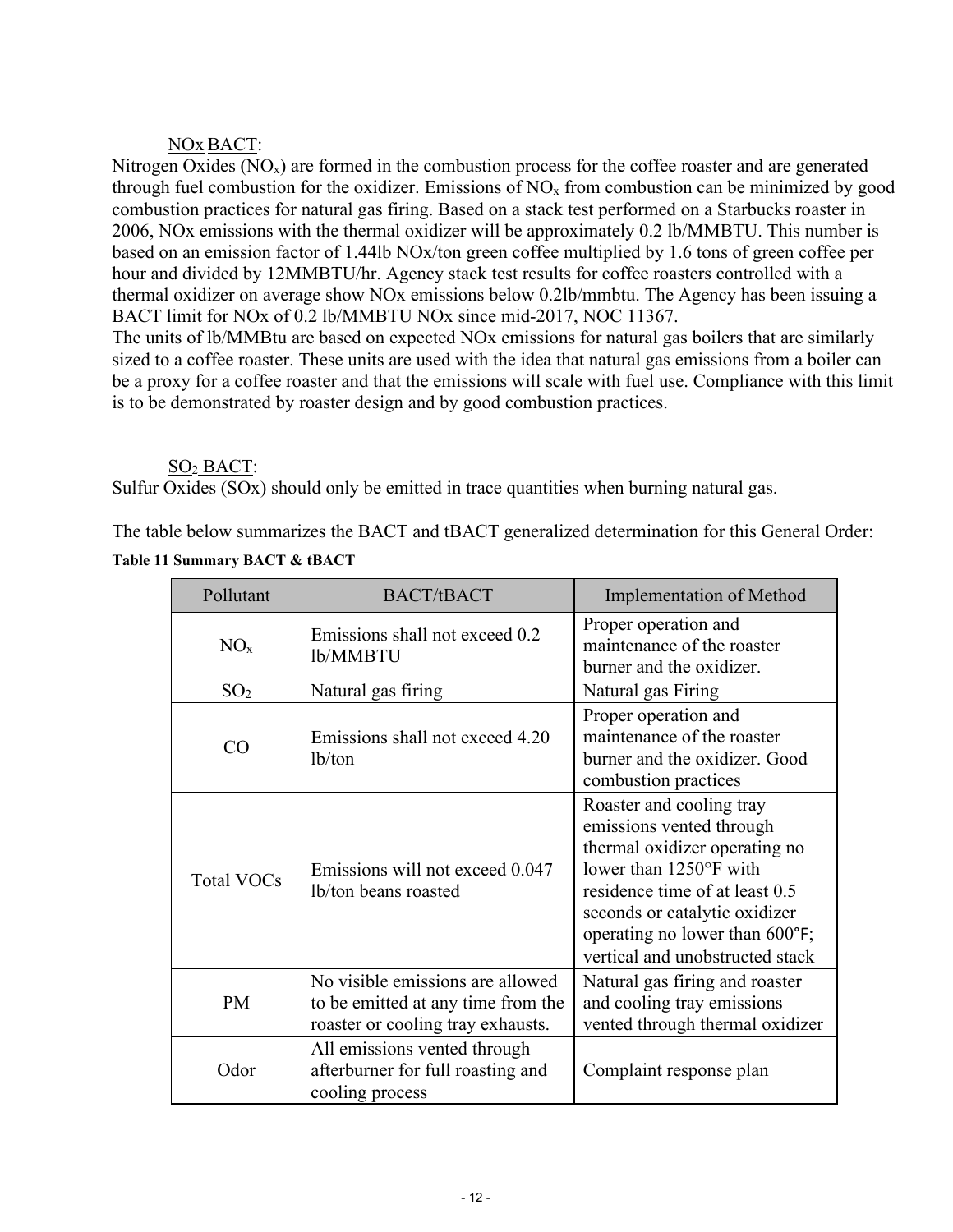| Pollutant    | BACT/tBACT                                             | <b>Implementation of Method</b> |
|--------------|--------------------------------------------------------|---------------------------------|
|              | Vertical unobstructed flow                             |                                 |
| Formaldehyde | Use of thermal oxidizer                                | Roaster and cooling tray        |
| Acetaldehyde | operating at no lower than                             | emissions vented through        |
| Acrolein     | 1250°F with residence time of at<br>least 0.5 seconds. | thermal oxidizer                |

## *c. WAC 173-400-560 Appropriate Operational Restrictions (criteria i through iv)*

- i. Criteria related to the physical size of the unit(s)
	- Roaster rated capacity must be <26.5 lb/batch
	- Stack must be vertical with unobstructed exhaust

The roaster capacity requirement ensures that the full scope of potential emissions for a coffee roaster under this General Order has been reviewed. The requirement for a vertical and unobstructed stack is primarily to ensure proper dispersion from the roaster exhaust stack.

ii. Criteria related to raw materials and fuels used

Permit Conditions:

- ≤950 lb/day green coffee bean production
- Propane, natural gas or electrical roaster and oxidizer

Raw Materials: The limit on daily input of green coffee to the roasting system is necessary to maintain compliance with WAC 173-460.

Fuel: Roasters and the associated oxidizer under this General Order must be powered by either natural gas, propane, or electric. The natural gas/propane fuel requirement is related to SO2 BACT as summarized in [Table 11.](#page-11-0) Additionally, combustion emissions from the roaster and oxidizer were calculated utilizing worst-case emission factors from propane and natural gas. In some cases, smaller roasters may be electrically powered. Electrically powered roasters would be covered under this General Order provided all other applicable requirements are met.

- iii. Criteria related to allowed or prohibited locations
	- Coffee roasters may not be installed in areas that are not zoned for such activities. The application for the General Order of Approval will require that the applicant provide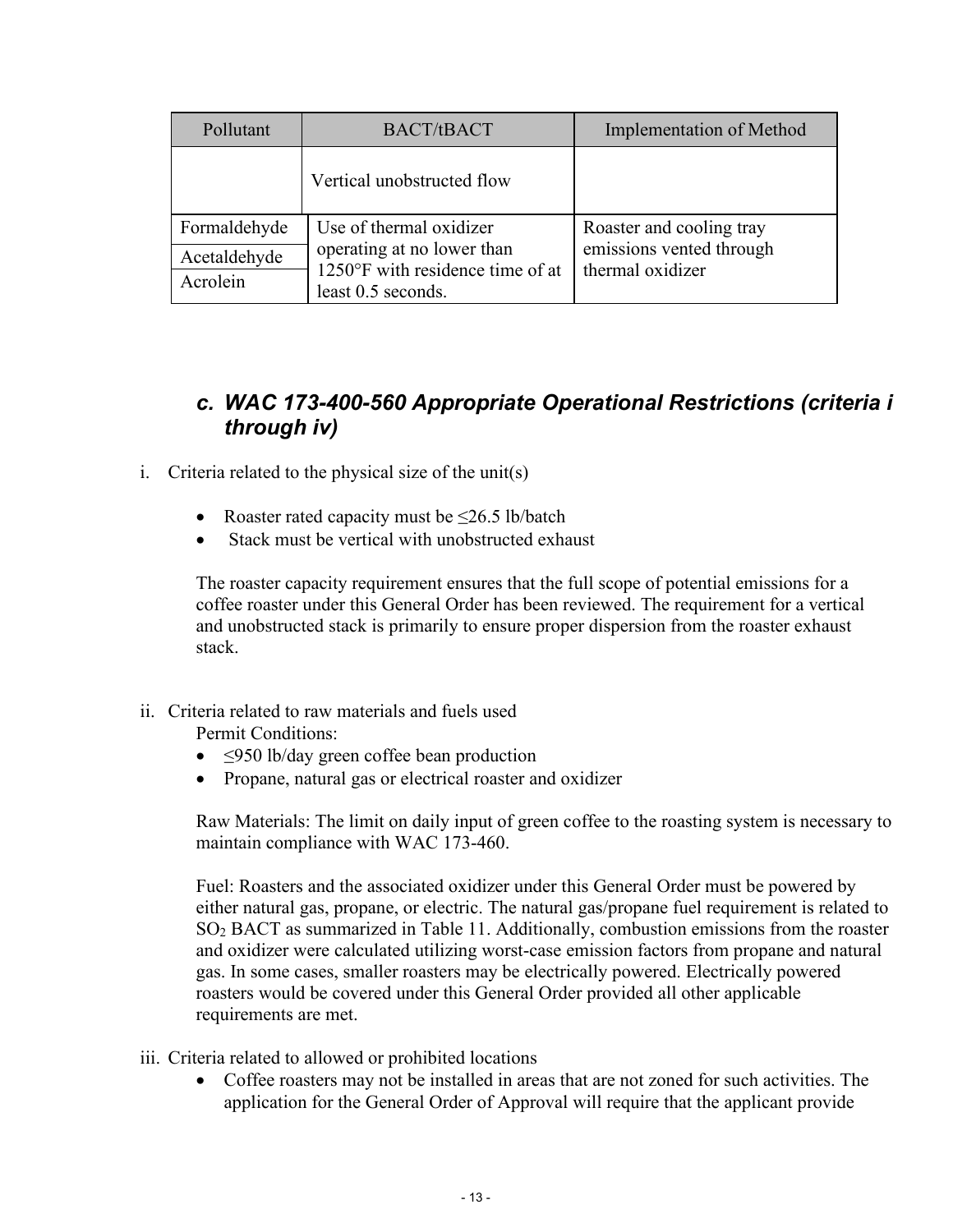information about zoning so that roasters are not accidentally approved in areas where coffee roasting is prohibited.

- Coffee roaster stack must exhaust at least 3 feet above the building roofline. Modeling, as discussed in Section [6\(](#page-3-0)[f\)](#page-15-0)[\(i\)](#page-15-1), was completed with a stack exhaust 3 feet above the building roofline and this condition ensures that the modeled review reflects the permitted operation.
- iv. Other similar criteria determined by a permitting authority Permit Condition:
	- The thermal or catalytic oxidizer shall be operated at a temperature greater than or equal to 1250°F or 600°F, respectively, from at least the time the roast air temperature reaches 270°F until the completion of the cooling process or for such additional time as needed to meet Condition [5](#page-21-0) (no visible emissions). If the beans produce smoke before the temperature reaches 270°F the oxidizer must reach 1250°F at a lower bean temperature
	- Residence time in the thermal or catalytic oxidizer must be greater than or equal to 0.5 seconds.

The requirement that the thermal or catalytic oxidizer be at operating temperature at or before the beans reach 270°F is a consequence of the BACT requirements to have all emissions from the roaster and cooling tray controlled by the oxidizer. A discussion of the temperatures at which the beans begin to produce smoke can be found in the Analysis portion of Section [6](#page-3-0)[\(b\)](#page-5-0).

The requirement of a minimum oxidizer residence time is also part of the BACT review to confirm that the control devices covered under the General Order will be designed to achieve sufficient destruction of VOC, volatile toxics, PM and odor.

### *d. WAC 173-400-560 Monitoring, Reporting and Recordkeeping Requirements to Ensure Compliance with the Applicable Emission Limits and Control Requirements*

- The owner or operator shall install and operate gauges to measure the bean temperature on the roaster  $(+/- 10$  degrees F) and gauges to measure oxidizer chamber operating temperature (+/-10 degrees F) on the oxidizer. In the event of a gauge failure or malfunction, the roasting process shall be shut down until corrective action is taken. The dates of all gauge failures and corrective actions taken shall be logged
- The owner or operator shall annually test or replace the thermocouples serving the oxidizer and the thermocouples serving the roaster. If performed, the test shall consist of either a physical or electronically simulated comparison and shall follow manufacturer specifications. The results of the test readings must be within  $\pm$ /- 10 degrees F. If the results of the test readings exceed +/- 10 degrees of the reference value then the thermocouple must be replaced or adjusted to read within +/- 10 degrees of the reference value. The owner or operator shall keep records of the date and results of each test, the test method used, and a record of who performed the test. If the thermocouple is replaced, the owner or operator shall keep a record of the date it was replaced and who replaced it.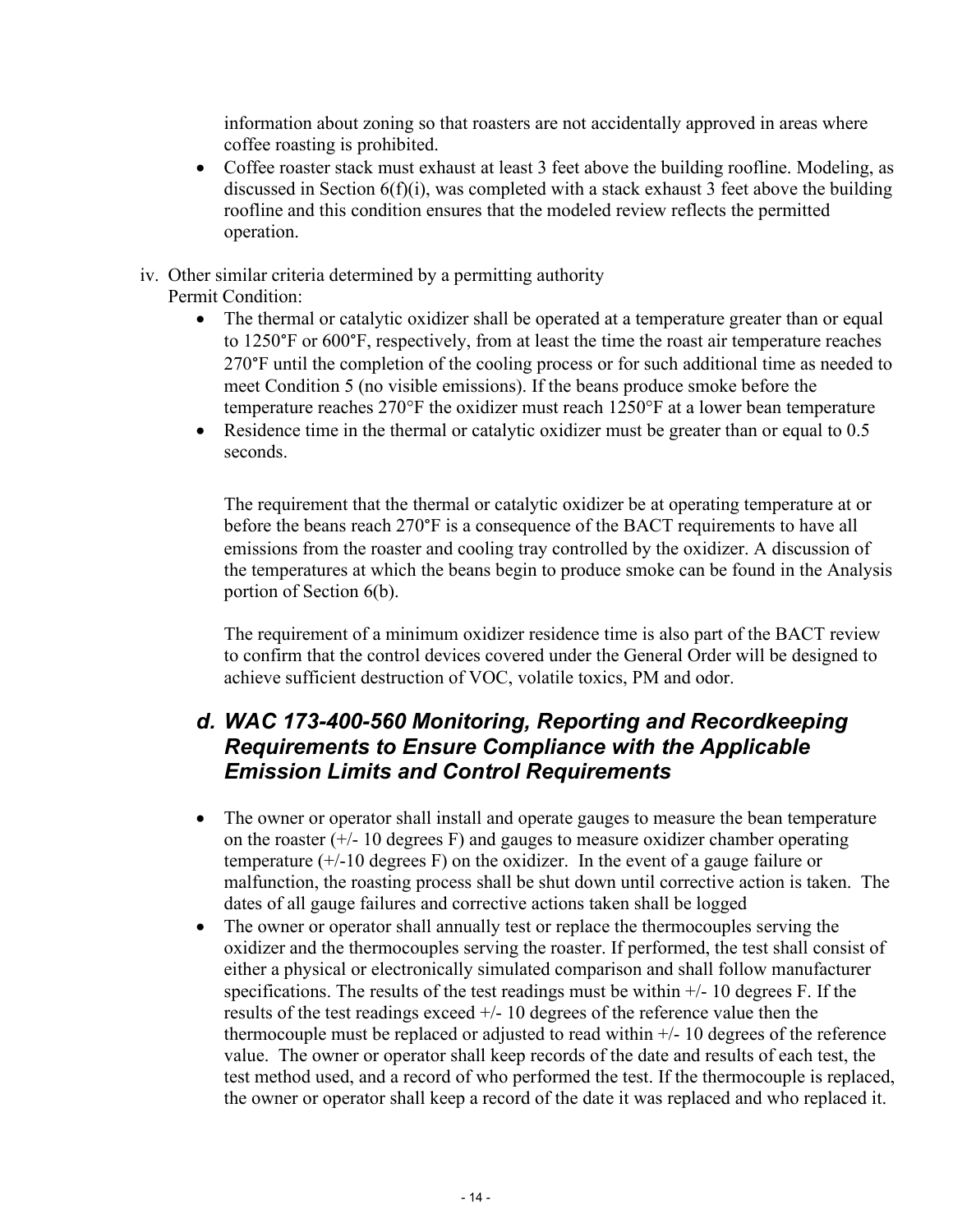- The owner or operator shall make the bean temperature for the roaster and the temperature from the thermal or catalytic oxidizer available for instantaneous readout by Puget Sound Clean Air Agency personnel at any time.
- The owner or operator shall record the Agtron number or an equivalent parameter identifying the darkness of the roast for each batch of coffee roasted on the roaster. Agtron tiles can be used to determine the Agtron number.
- If quarterly observations show that the roaster is out of compliance with the zero visible emission or oxidizer temperature requirements, the roasting process for the roaster and associated oxidizer shall be shut down at the end of the observation and no roasting may occur until the problem is fixed except for testing to confirm the problem has been corrected. The date of the noncompliance, a description of the noncompliance and actions taken to resolve it shall be logged at the time the actions are taken.
- In the event of an oxidizer thermocouple failure or in the event of any other failure such that the owner or operator cannot meet emission and operational limits, the affected roasting process shall be shut down until the problem is fixed. The date of the failure, a description of the failure and actions taken to resolve it shall be logged at the time the actions are taken.
- All logs or records maintained in compliance with this Order of Approval shall be kept for at least two years and made available to Agency personnel upon request. Electronic data collection and storage of temperature readings is acceptable.

Installation and proper maintenance of the thermocouples serving the roaster and oxidizer are necessary in order to demonstrate compliance with the oxidizer operating temperature conditions (both minimum and maximum operating temperature and duration into roast when the oxidizer must be at operating temperature). Quarterly observations of roaster exhaust stacks for compliance with visible emissions requirements, as well as recordings of the oxidizer and roaster temperature are the compliance demonstration for the zero visible emissions condition and provide ongoing confirmation that the roaster and oxidizer are operating within permit specifications.

## *e. WAC 173-400-560 Appropriate Initial and Periodic Emission Testing Requirements*

• For the roaster and associated oxidizer, at least once every calendar quarter, while roasting a batch of the darkest coffee processed during the previous 30 day period, the owner or operator shall observe the emissions from the oxidizer stack throughout the entire roast cycle. During the observations, the owner or operator shall record the oxidizer operating temperature and the bean temperature in 30-second intervals from the beginning of the roasting period, until the completion of the cooling process. For each quarterly observation, the owner or operator shall record the date and time of the beginning and end of the observation, the observer's name, whether visible emissions were observed, the time period when visible emissions were observed, the Agtron number, the oxidizer temperature and bean temperature throughout the entire observation.

The Agency has issued numerous Orders of Approval for coffee roasters of the sizes that are included in this General Order. Initial or periodic emission testing has not been found to be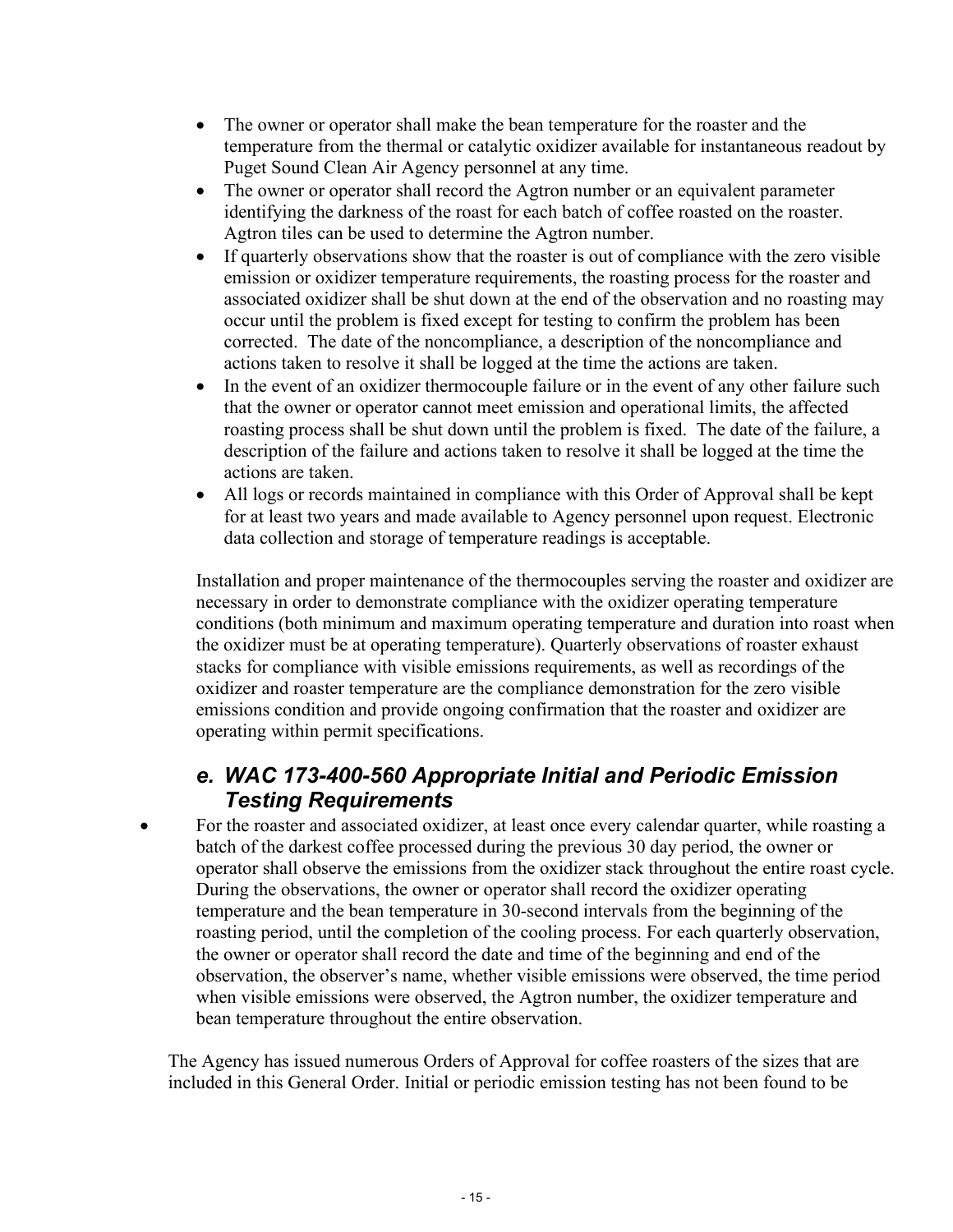<span id="page-15-0"></span>necessary for these permits; however ongoing visible emission checks are required, as described above.

# *f. WAC 173-400-560: Compliance with WAC 173-460, and 173-400- 112(2)(c) or 173-400-113 as Applicable*

WAC 173-400-112 lists requirements for sources located in areas that are out of attainment with regard to National Ambient Air Quality Standards (NAAQS), and WAC 173-400-113 lists requirements for sources located in attainment areas. There are not areas within the Agency's jurisdiction which are currently designated as nonattainment. The requirements of WAC 173-400-113 apply to emissions throughout the Agency's four county jurisdiction.

The facilities eligible for this General Order are area sources, meaning sources with facility-wide emissions below Title V "major source" levels (see WAC 173-401-200(19)). For non-major source projects such as this one, the requirements of WAC 173-400-113 are:

- Meet the requirements of all applicable federal, state, and local regulations (see Sections [3,](#page-2-0) [4,](#page-2-1) [5,](#page-3-1) and  $6)$
- Apply BACT (see Section [6](#page-3-0)[b\)](#page-5-0)
- Do not cause an ambient air quality standard to be exceeded, nor violate the requirements for reasonable further progress established by the State Implementation Plan (SIP) to achieve attainment status. As discussed in [Table 12](#page-16-0) below, the total  $NO<sub>x</sub>$ ,  $PM<sub>10</sub>$ ,  $PM<sub>2.5</sub>$ , and  $SO<sub>2</sub>$ emissions from a coffee roaster of the size range to qualify for this General Order are expected to correspond to ambient concentrations below the Cause or Contribute Threshold Values for Nonattainment Area Impacts identified in WAC 173-400-113. This small amount of emissions will not cause an ambient air quality standard to be exceeded nor violate the requirement for reasonable further progress in the SIP. Further analysis is not needed because of the small amount of emissions of all relevant pollutants.

WAC 173-400-113(4) establishes limits for carbon monoxide  $(CO)$ , sulfur dioxide  $(SO<sub>2</sub>)$ , particulate matter (PM<sub>10</sub> and PM<sub>2.5</sub>), and nitrogen dioxide (NO<sub>2</sub>) emissions from new or modified sources in attainment areas. Compliance with the requirements of WAC 173-400-113(4) is discussed below in Section [\(6\)](#page-3-0)[\(f\)](#page-15-0)[\(i\)](#page-15-1), Criteria Pollutants.

WAC 173-460 discusses controls for new sources of toxics. A new source must demonstrate that the increase in emissions of toxics from the new or modified emission unit(s) is sufficient to protect human health and safety. A source is deemed to be in compliance with these requirements if the emission increases from the new or modified source, after taking into account controls, are below the small quantity emission rate (SQERs) thresholds or the ambient source impact levels (ASILs). Compliance with WAC 173-460 is discussed below in Section 5(f)(ii), TACs.

# *i. Criteria Pollutants*

<span id="page-15-1"></span>Emissions of CO, SO2, PM, NOX, and VOC are addressed below. These pollutants can be generated from the burning of natural gas for heat to roast the coffee beans. Additionally, CO, VOC and particulate can be generated by off-gassing from hot beans in the roaster and the cooling tray.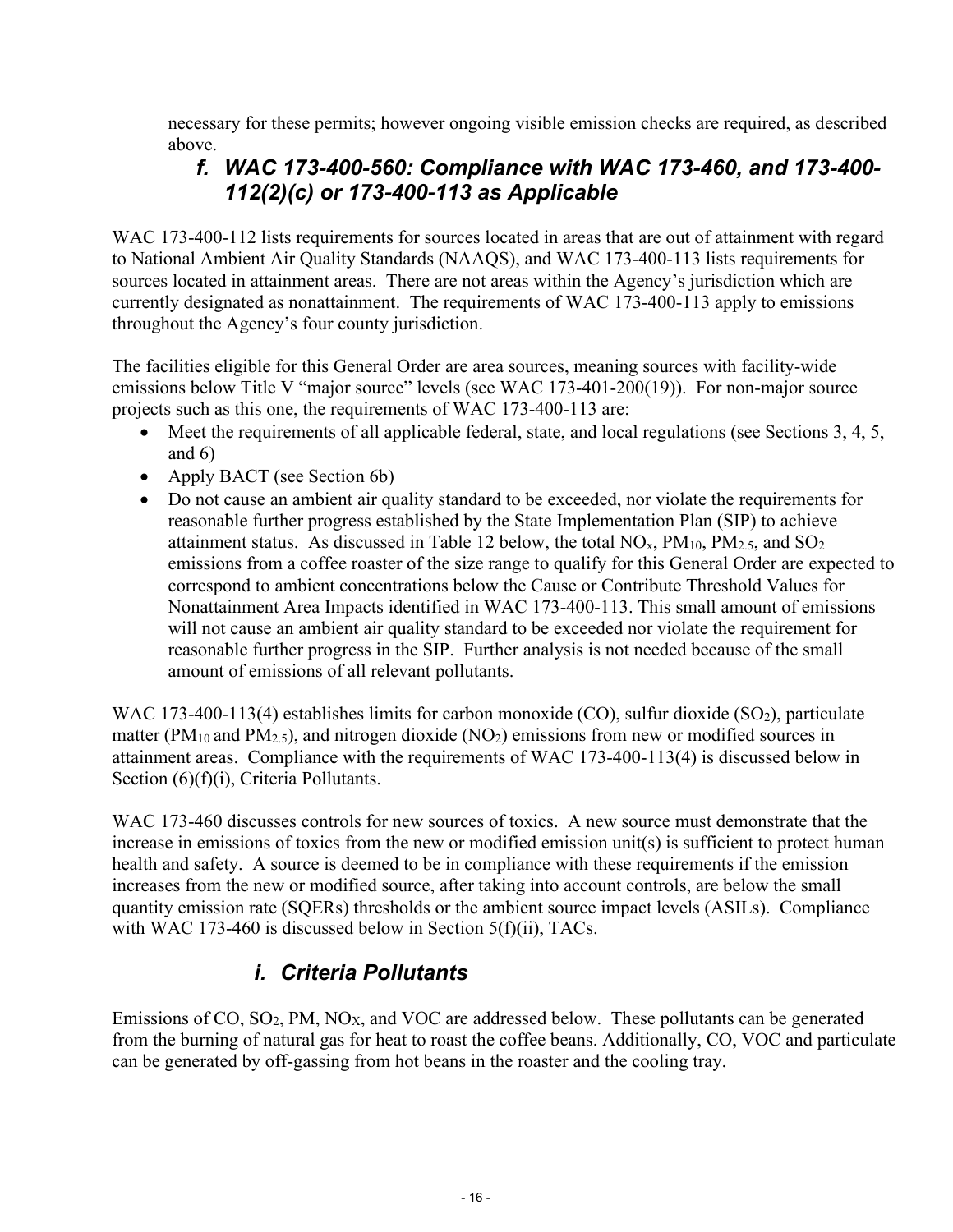Actual emissions anticipated for roasters under the general order were estimated based on production of 506 lb green coffee/day (an average of observed NOC applications 1943, 11872, 11916, 11718, and 11879) and estimate 5 active roasting hours per day. Potential maximum coffee roasted per hour based on permit limit of 950 lbs coffee roasted per day. Maximum ton/hr coffee roasting based on Diedrich IR-12 (26.5 lb/batch) specification of 91.2 lb/hour roasting capacity. Annual potential emissions are based on 365 days of roasting per year.

| <b>Pollutant</b>  | <b>Emission</b><br>Factor | <b>Units</b>          | <b>Actual</b><br><b>Annual</b><br><b>Emissions</b><br>lb/yr | <b>Potential</b><br><b>Annual</b><br><b>Emissions</b><br>lb/yr | <b>Potential Annual</b><br><b>Emissions</b><br>ton/yr |
|-------------------|---------------------------|-----------------------|-------------------------------------------------------------|----------------------------------------------------------------|-------------------------------------------------------|
|                   |                           | lb/ton green          |                                                             |                                                                |                                                       |
| <b>PM</b> Total   | 0.18                      | beans                 | 12                                                          | 31                                                             | 0.02                                                  |
| <b>VOC</b>        | 0.047                     | lb/ton green<br>beans | 3                                                           | 8                                                              | 0.004                                                 |
| CO                | 2.18                      | lb/ton green<br>beans | 143                                                         | 378                                                            | 0.2                                                   |
| SO <sub>2</sub>   | 0.00059                   | lb/MMBtu              | $\overline{\mathbf{4}}$                                     | 17                                                             | 0.009                                                 |
| Lead              | 0.00000049                | lb/MMBtu              | $\bf{0}$                                                    | $\bf{0}$                                                       | $7.0E-6$                                              |
|                   |                           | lb/ton green          |                                                             |                                                                |                                                       |
| $NOx$ (as $NO2$ ) | 2.67                      | beans                 | 176                                                         | 463                                                            | 0.2                                                   |

<span id="page-16-0"></span>**Table 12 Criteria Pollutant Emissions**

The requirements of WAC 173-400-113(4) are considered to be met for each criteria pollutant if the projected impact from the increase in emissions do not exceed the cause or contribute values identified in [Table 13](#page-16-1) below for each averaging period identified:

<span id="page-16-1"></span>

| Pollutant         | Annual Avg           | 24-hour Avg          | 8-Hour Avg           | 3 Hour Avg               | 1 Hour Avg               |
|-------------------|----------------------|----------------------|----------------------|--------------------------|--------------------------|
| CO                |                      |                      | $0.5 \text{ mg/m}^3$ |                          | $2 \text{ mg/m}^3$       |
| SO <sub>2</sub>   | $1.0 \text{ ug/m}^3$ | 5 ug/m <sup>3</sup>  |                      | $25 \text{ ug/m}^3$      | $30 \text{ ug/m}^3$      |
| $PM_{10}$         | $1.0 \text{ ug/m}^3$ | 5 ug/m <sup>3</sup>  |                      | $\overline{\phantom{0}}$ | $\overline{\phantom{a}}$ |
| PM <sub>2.5</sub> | $0.3 \text{ ug/m}^3$ | .2 ug/m <sup>3</sup> |                      | $\overline{\phantom{0}}$ | -                        |
| NO <sub>2</sub>   | $1.0 \text{ ug/m}^3$ |                      |                      |                          | $\overline{\phantom{a}}$ |

Emissions of each criteria pollutant were modeled using AERSCREEN with an emission rate of 1 g/s and then scaling the corresponding ambient concentrations based on the potential emission rates of each pollutant. As shown in [Table 14,](#page-16-2) the modeled emissions are below the WAC 173-400-113(4) thresholds.

<span id="page-16-2"></span>**Table 14 Modeled Criteria Pollutant Emissions vs. WAC 173-400-113(4) limits**

|                        |                      | Modelec<br>oncentration |                            |                           |                  |                         |
|------------------------|----------------------|-------------------------|----------------------------|---------------------------|------------------|-------------------------|
| $\mathbf{r}$<br>'utani | Ð<br>Kate<br>118810P | `nnuai<br>ЭL.           | $-$<br>∕†our<br><u>. .</u> | $\sim$<br>.Hour<br>$\sim$ | $\sim$<br>,-hour | $\sim$ $\sim$<br>1-Hour |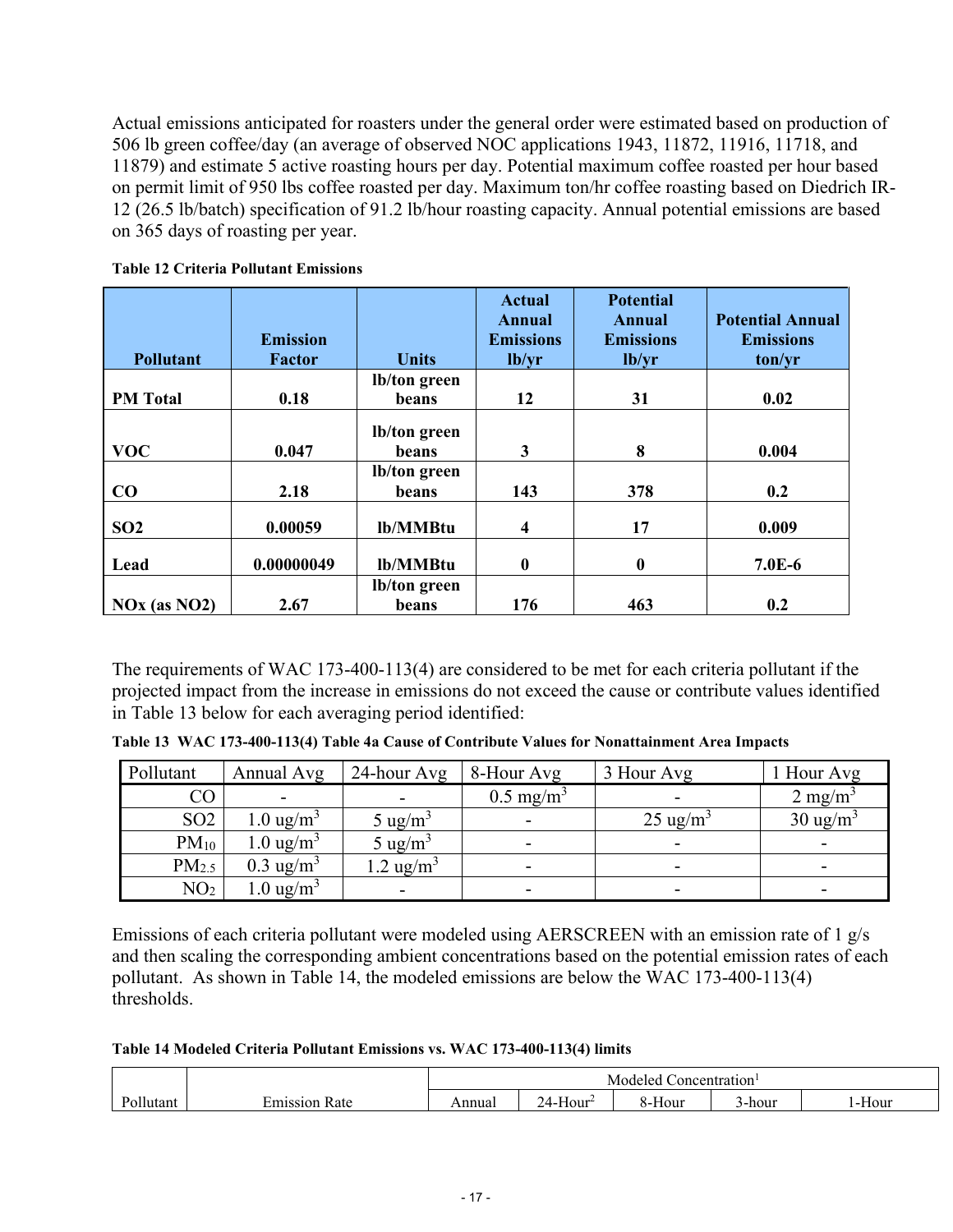|                 | (lb/yr) | (g/s) | (ug/m3)                  | (ug/m3) | (mg/m3) | (ug/m3)                  | mg/m3 for CO,<br>ug/m3 for SO2 |
|-----------------|---------|-------|--------------------------|---------|---------|--------------------------|--------------------------------|
| CO              | 378     | 0.013 | $\overline{\phantom{0}}$ |         | 0.01    | -                        | 0.01                           |
| SO <sub>2</sub> | 17      | 0.001 | 0.07                     | 0.39    |         | 2.65                     | 0.66                           |
| <b>PM10</b>     | 31      | 0.001 | 0.12                     | 0.73    |         | ۰                        | $\,$                           |
| $PM2.5^3$       | 21      | 0.001 | 0.08                     | 0.48    |         | ۰                        |                                |
| NO <sub>2</sub> | 88      | 0.003 | 0.34                     |         |         | $\overline{\phantom{a}}$ | $\,$                           |

Table Footnotes:

1: The AERCREEN modeling parameters are summarized in [Table 15](#page-17-0) below.

2. 24-hr concentrations determined by AERSCREEN based on an hourly mass emission rate of 0.0171 lb/hr (derived from lb/ton green coffee roasted PM emission factor multiplied by 91.2

3: Assume emissions of  $PM=PM_{10}$  emissions and assume  $PM_{2.5}$  emissions are only from roaster emissions (bean handling dust and chaff emissions are expected to be larger diameter with only 3% by weight constituting  $PM_{10}$ .<sup>[5](#page-17-1)</sup> PM emissions from the roaster stack have not been size characterized; emission factors utilized for this review are based on source testing of roasters utilizing EPA Method 5 which measures filterable particulate but does not include any size separation prior to measurement. PM emissions are conservatively all assumed to be  $PM_{2.5}$ .

Screen modeling to determine whether criteria pollutant emissions were below the WAC 173-400- 113(4) limits used the 26.5 lb/batch coffee roaster operating at the maximum production. [Table 14](#page-16-2) shows the chosen modeling parameters and the modeled concentration for a unit emission input rate of 1 gram per second.

The AERSCREEN parameters used looked to both WA Department of Ecology's January 16, 2019 Memo regarding AERSCREEN modeling used to relate revised Acceptable Source Impact Levels (ASILs) to Small Quantity Emission Rates (SQER) during rulemaking for WAC 173-460 and recently issued PSCAA coffee roaster Notice of Construction applications. Surface characteristics used by Department of Ecology were less suited to Puget Sound specifically and urban surface characteristics were used instead of the Ecology surface selections.

| Parameter               | Value                | <b>Units</b> | <b>Source</b>                                                                               |
|-------------------------|----------------------|--------------|---------------------------------------------------------------------------------------------|
| <b>Emission Rate:</b>   |                      | g/s          | Used for factor development                                                                 |
| Stack Height:           | 5.9                  | m            | Stack 3 feet above roofline as permit<br>condition                                          |
| Stack diameter          | 0.3                  | m            | Median of stack diameters from Notice<br>of Construction Applications 2018-2021             |
| Exit Velocity:          | $\varsigma$          | m/s          | Corresponds to median exhaust flow<br>from Notice of Construction<br>Applications 2018-2021 |
| Stack Temperature:      | 801.65               | K            | Average exhaust temp from Notice of<br>Construction Applications 2018-2021                  |
| Stack location          | Building<br>centroid |              | WA Ecology January 16, 2019 Memo<br>parameters                                              |
| Ambient Temperature:    | 250-310              | K            | WA Ecology January 16, 2019 Memo                                                            |
| <b>Building Height:</b> | 5                    | m            | Engineering judgment for one story<br>building                                              |
| Building Width:         | 6.1                  | m            | Average building size corresponding to                                                      |

<span id="page-17-0"></span>

| <b>Table 15 AERSCREEN Model Parameters</b> |
|--------------------------------------------|
|--------------------------------------------|

<span id="page-17-1"></span><sup>&</sup>lt;sup>5</sup> 1HE30 Cyclone Calcualtion Result.pdf from NOC 11769 application submitted 3/21/2019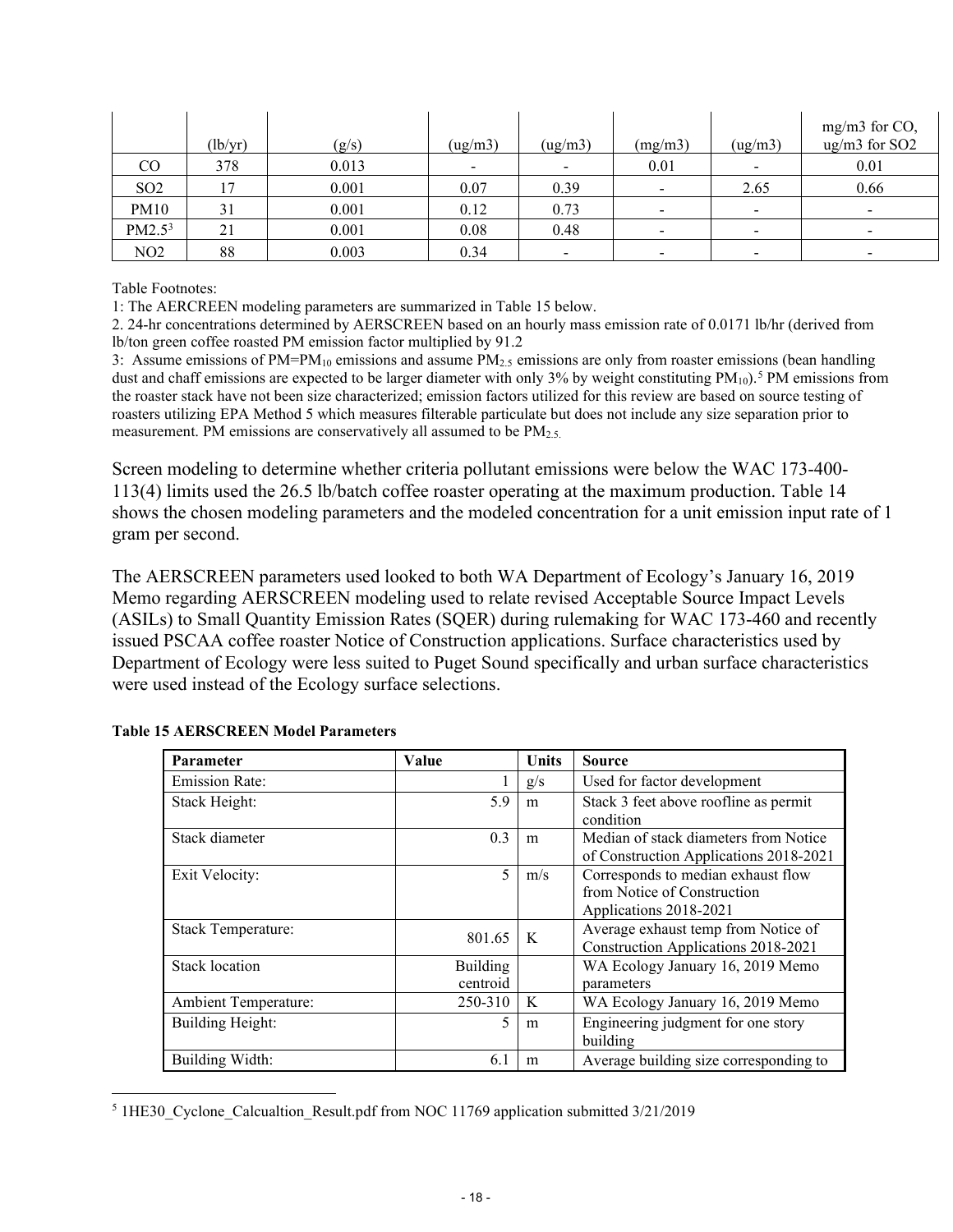|                           |                |   | 1 story building for NOC applications<br>2018-2021                                           |
|---------------------------|----------------|---|----------------------------------------------------------------------------------------------|
| Building Length:          | 5.05           | m | Average building size corresponding to<br>1 story building for NOC applications<br>2018-2021 |
| Terrain Classification:   | Urban          |   | Engineering judgment for PSCAA<br>jurisdiction                                               |
| Distance to Fenceline:    |                | m | Engineering judgment                                                                         |
| <b>Receptor Distances</b> | 5 to 50 meters |   | WA Ecology January 16, 2019 Memo                                                             |
| Terrain Effects:          | N <sub>0</sub> |   | WA Ecology January 16, 2019 Memo                                                             |
| Surface Characteristics:  | Urban          |   | Engineering judgment for PSCAA<br>jurisdiction                                               |

The screening summary results are included below and were scaled to produce the pollutant specific concentrations listed in [Table 14.](#page-16-2)

**Table 16 AERSCREEN Results Summary for 1 g/s**

| <b>Averaging Period</b>              | Max Conc. |                        | Distance from<br>stack |  |
|--------------------------------------|-----------|------------------------|------------------------|--|
| <b>Maximum 1-hr concentration:</b>   | 1171      | $\mu$ g/m <sup>3</sup> | M                      |  |
| <b>Maximum 3-hr concentration:</b>   |           |                        |                        |  |
| <b>Maximum 8-hr concentration:</b>   | 1054      |                        |                        |  |
| <b>Maximum 24-hr concentration:</b>  | 702.5     | $\mu$ g/m <sup>3</sup> | M                      |  |
| <b>Maximum Annual concentration:</b> | 117.1     | $\mu$ g/m <sup>3</sup> | IV.                    |  |

### *ii. TACs*

Toxic Air Contaminant (TAC) emission estimates were made based on available compiled source test data for toxic aldehdyes emitted from coffee roasting: acetaldehyde, acrolein, and formaldehyde. Source test data sets are separated based on the type of emission control: thermal oxidizer or catalytic oxidizer. The average from each data set was calculated and the average with the higher value was utilized for emission calculation. Emissions calculated in this manner were compared to the SQERs and ASILs. Emissions calculated were below the SQER except for acrolein. The TAP emissions are included below in [Table 17.](#page-18-0)

<span id="page-18-0"></span>**Table 17 TAP Emissions and SQER**

|                   | <b>Potential</b> |        |                  |                      |              |
|-------------------|------------------|--------|------------------|----------------------|--------------|
|                   | Annual           | SQER,  |                  | <b>Emission Rate</b> |              |
|                   | <b>Emissions</b> | lb/avg | <b>SQER/ASIL</b> | (lb/Averaging        | <b>Below</b> |
| <b>Pollutant</b>  | ton/yr           | period | avg. period      | Period)              | SQER?        |
| $\bf CO$          | 0.19             | 50.4   | hr               | 0.1                  | yes          |
| SO <sub>2</sub>   | 0.0085           | 1.45   | hr               | 0.002                | yes          |
| Lead              | 0.0000070        | 16.0   | vr               | 0.014                | yes          |
| $NOx$ (as $NO2$ ) | 0.2              | 1.0    | hr               | 0.1                  | <b>ves</b>   |
| Formaldehyde      | 0.009            | 27     | yr               | 17.9                 | yes          |
| Acetaldehyde      | 0.002            | 60.0   | vr               | 3.6                  | yes          |
| Acrolein          | 0.001            | 0.0026 | $24-hr$          | 0.0028               | $\bf{no}$    |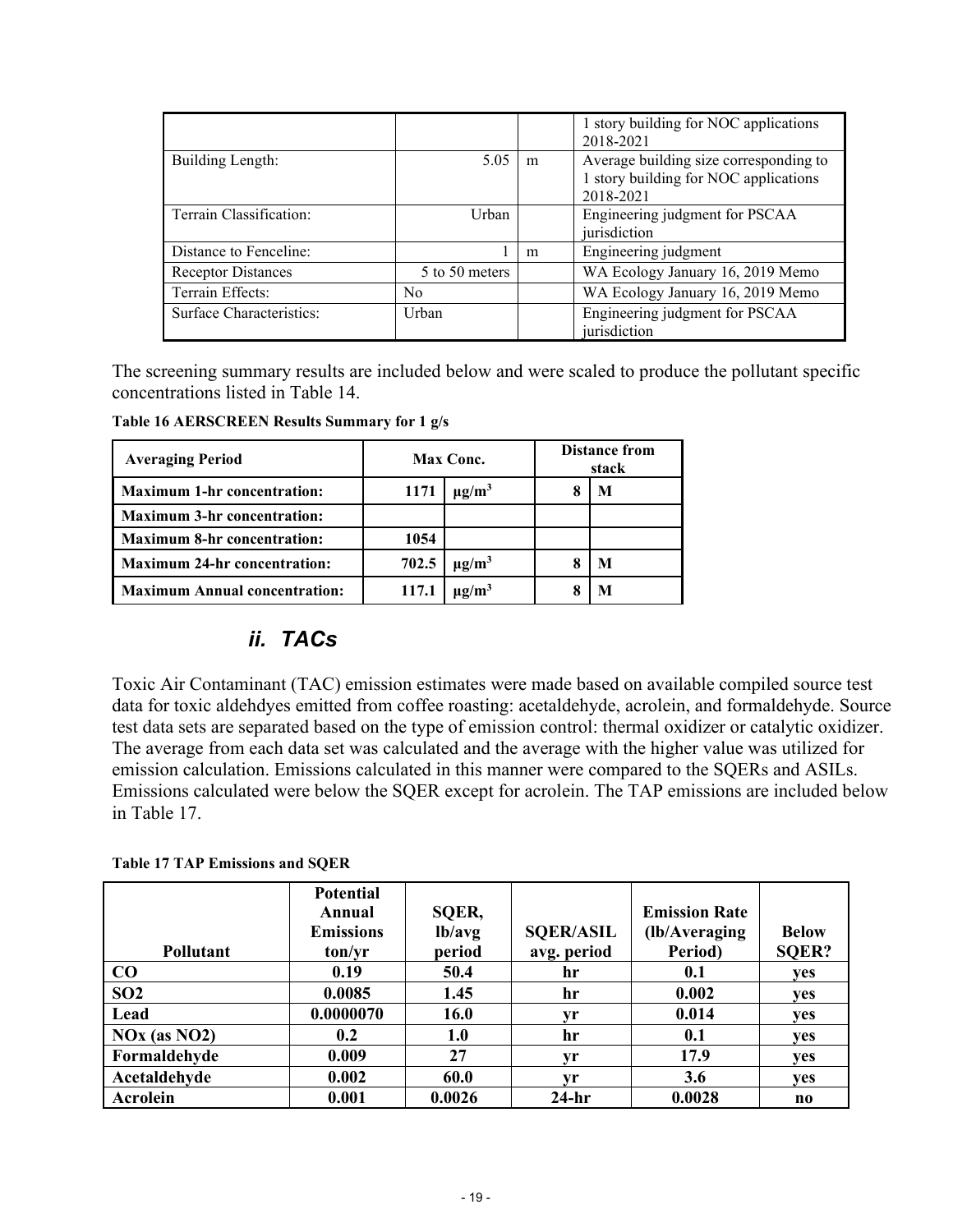Acrolein emissions were modeled using the same AERSCREEN parameters as discussed in Section [\(6\)](#page-3-0)[\(f\)](#page-15-0)[\(i\)](#page-15-1) and the results are included in [Table 18](#page-19-0) and indicate ambient concentrations below the ASIL.

<span id="page-19-0"></span>**Table 18 Acrolein Modeled Concentration**

| Pollutant | <b>Emission Rate</b> |                           | Modeled Concentration |            |       |  |
|-----------|----------------------|---------------------------|-----------------------|------------|-------|--|
|           | $lb/24-hr$           | $\mathcal{Q}/\mathcal{S}$ | 24-hr $\frac{ug}{m3}$ | ASIL       | Pass? |  |
| Acrolein  | 0.0028025            | .47E-05                   | .03E-02               | $3.50E-01$ | pass  |  |

## *g. WAC 173-400-560: Compliance with 40 CFR Parts 60, 61, 62, and 63*

There are no applicable requirements in 40 CFR Parts 60, 61, 62, or 63.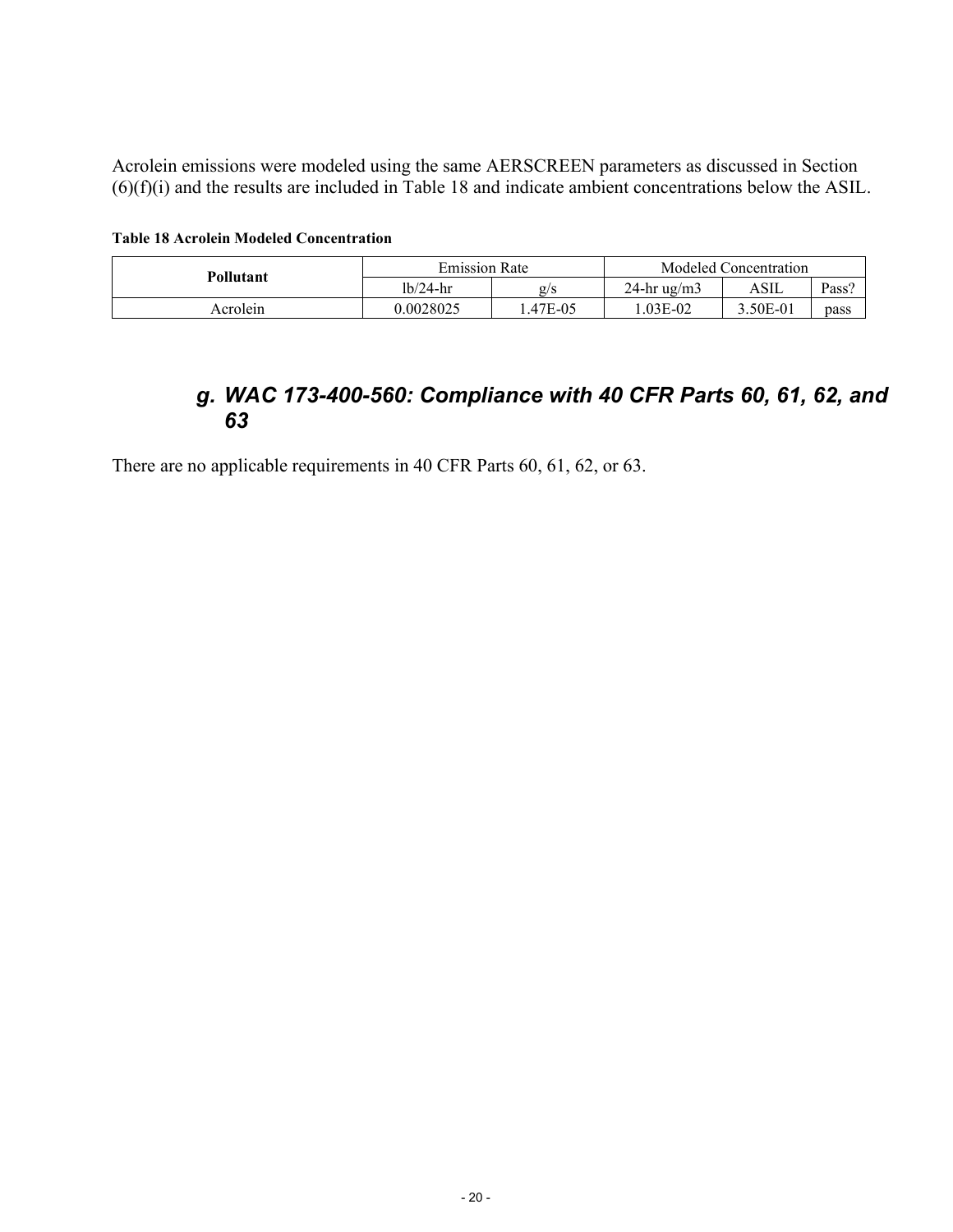### *7. Application and Approval Process to Obtain Coverage Under the Coffee Roaster General Order of Approval*

## *h. Application*

The Agency has developed an application for owners/operators who wish to install a coffee roaster in the capacity range that qualifies for this General Order of Approval. Owners/operators will need to complete the checklist to determine whether or not a roaster is eligible for coverage under the General Order of Approval.

The Agency has also developed an application form to be completed by the owner and/or operator of each roaster that meets the criteria in the applicability checklist. For those owners and/or operators that install more than one roaster, the owner and/or operator shall submit a separate application for each roaster.

# *i. Approval Process*

After completing the applicability checklist, the owner/operator will know whether the proposed operation is eligible for coverage under this General Order of Approval. If it is eligible, the owner/operator may complete the General Order of Approval application form and send it to the Agency for review. Within 30 days after receipt of the application, the Agency will respond in writing stating one of the following outcomes:

1) The proposed roaster qualifies and has been granted coverage under the General Order of Approval; OR

2) The proposed roaster has been denied coverage under the General Order of Approval because the application is incomplete. The owner/operator will have the option to either complete the application and re-apply for a General Order of Approval or file a case-by-case permit application in accordance with Agency Regulation I Section 6.03; OR

<span id="page-20-0"></span>3) The proposed roaster has been denied coverage under the General Order of Approval because the project does not meet the eligibility criteria for a General Order of Approval. The owner/operator will have the option to either modify the project to fit the criteria for a General Order of Approval, and reapply, or file a case-by-case permit application in accordance with Agency Regulation I Section 6.03.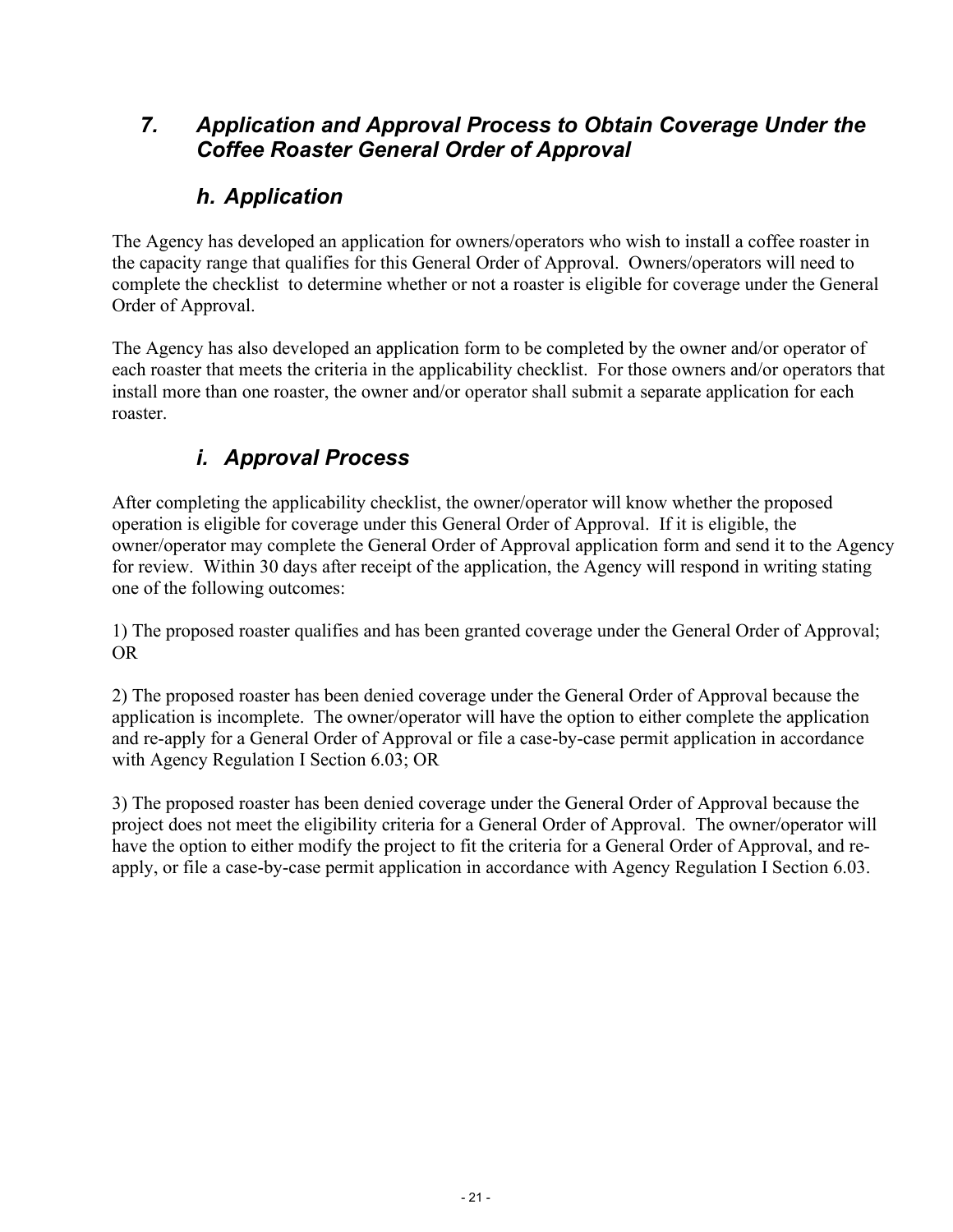### *8. Applicable Conditions for Coverage Under the Coffee Roaster General Order of Approval*

A coffee roaster, if operated as described in the General Order of Approval, is considered to be in compliance with the applicable rules and regulations as adopted pursuant to Chapter 70.94 RCW including WAC 173-400, WAC 173-460, and Agency Regulations I, II, and III, provided that the following conditions are met:

- 1. Approval is hereby granted as provided in Article 6 of Regulation 1 of the Puget Sound Clean Air Agency to the applicant to install or establish the equipment, device or process described hereon at the INSTALLATION ADDRESS in accordance with the plans and specifications on file in the Engineering Division of the Puget Sound Clean Air Agency.
- 2. This approval does not relieve the applicant or owner of any requirement of any other governmental agency.
- 3. All gases from the roaster and associated cooling tray shall be vented through a thermal or catalytic oxidizer at all times.
- 4. The roaster permitted under this order must limit daily production to 950 lb/day green coffee or less. Compliance with this condition to be demonstrated through production records.
- 5. The roaster and oxidizer permitted under this order must utilize either natural gas, propane, or electricity for operation.
- 6. The roaster permitted under this order must utilize a chaff cyclone.
- 7. The exhaust stack from the thermal or catalytic oxidizer shall be vertical and unobstructed. The oxidizer exhaust stack shall not utilize a rain cap that would in any way obstruct the exhaust. The exhaust stack height must be at least three feet above the building roofline.
- <span id="page-21-0"></span>8. There shall be no visible emissions from the thermal or catalytic oxidizer exhaust stack.
- <span id="page-21-1"></span>9. The thermal or catalytic oxidizer shall be operated at a temperature greater than or equal to 1250°F for thermal oxidizers and 600°F-900°F for catalytic oxidizers from at least the time the roast air temperature reaches 270 °F, until the completion of the cooling process or for such additional time as needed to meet Condition [8](#page-21-0) (no visible emissions). If the beans produce smoke before the temperature reaches 270°F the oxidizer must reach the minimum operating temperature at a lower bean temperature as needed to meet Condition [8.](#page-21-0)
- 10. Residence time in the thermal or catalytic oxidizer must be greater than or equal to 0.5 seconds.
- 11. The owner or operator shall install and operate gauges to measure the roast air temperature and the oxidizer temperature. Temperature gauge accuracy shall be  $\pm 10^{\circ}$ F. In the event of a gauge failure or malfunction, the roasting process shall be shut down until corrective action is taken. The date of all gauge failures and corrective actions taken shall be logged.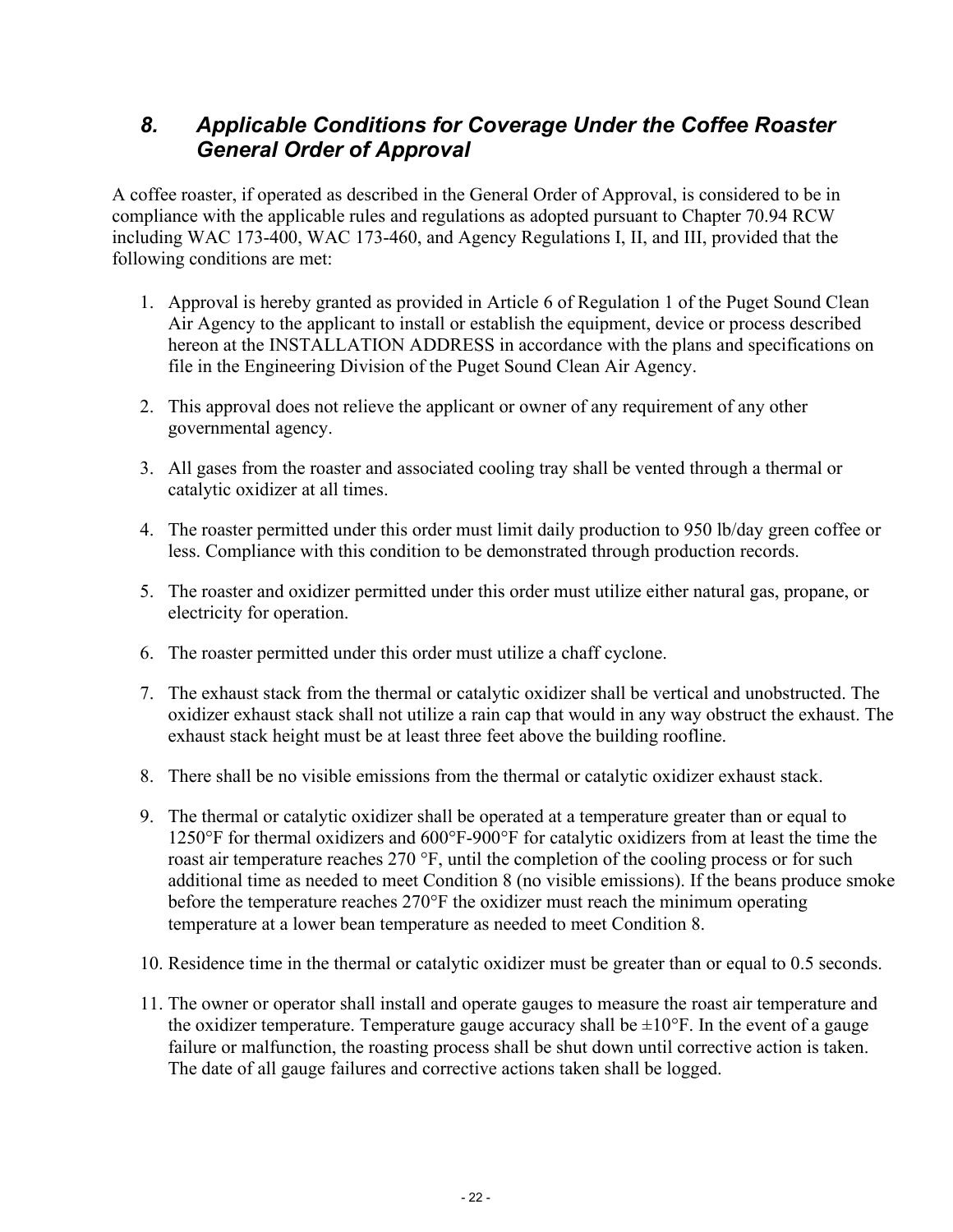- 12. The owner or operator shall annually test or replace the thermocouples serving the oxidizer and the thermocouples serving the roaster. If performed, the test shall consist of either a physical or electronic comparison and shall follow manufacturer specifications. The results of the test readings must be within  $\pm 10^{\circ}$ F. If the results of the test readings exceed  $\pm 10^{\circ}$ F of the reference value then the thermocouple must be replaced or adjusted to read within  $\pm 10^{\circ}$ F of the reference value. The owner or operator shall record the date and results of each test and a record of who performed the test. The owner or operator shall keep a record of the date a thermocouple was replaced and who replaced the thermocouple.
- 13. The owner or operator shall make the roast air temperature and oxidizer temperature available for instantaneous readout by Puget Sound Clean Air Agency personnel at any time.
- 14. The owner or operator shall record the Agtron number or an equivalent parameter identifying the darkness of the roast for each batch of coffee roasted. Agtron tiles can be used to determine the Agtron number, but other methods of identifying the darkness of roast are acceptable.
- <span id="page-22-0"></span>15. Ongoing compliance with Conditions [8](#page-21-0) and [9](#page-21-1) shall, at a minimum be demonstrated through quarterly observations. At least once every calendar quarter, while roasting a batch of the darkest coffee processed during the previous 30 day period, the owner or operator shall observe the emissions from the oxidizer stack throughout the entire roast cycle. During the observations, the owner or operator shall record:
	- a. The date and time of the beginning and end of the observation;
	- b. The observer's name;
	- c. Presence or absence of visible emissions and time of visible emission observation if applicable;
	- d. Agtron number or equivalent parameter for identifying the darkness of the roast; and
	- e. Records of 30-second interval readings of the roaster air temperature and of the thermal or catalytic oxidizer temperature throughout the entire observation.
- 16. If observations taken under Condition [15](#page-22-0) show that the roaster is out of compliance with Condition [8](#page-21-0) or [9,](#page-21-1) or in the event of any failure such that the owner or operator cannot meet Condition [8](#page-21-0) or [9,](#page-21-1) the roasting process shall be shut down until the problem is fixed. The date of the noncompliance, a description of the noncompliance and actions taken to resolve the noncompliance shall be logged at the time the actions are taken.
- <span id="page-22-1"></span>17. CO emissions from the oxidizer stack shall not exceed 4.20 lb/ton green bean roasted.
- <span id="page-22-2"></span>18. NOx emissions from the oxidizer stack shall not exceed 0.2 lb/MMBTU.
- <span id="page-22-3"></span>19. VOC emissions from the oxidizer stack shall not exceed 0.047 lb/ton green coffee roasted.
- 20. Stack tests to determine compliance shall be conducted if requested by the Agency. If requested by the Agency the owner/operator must perform a stack test to demonstrate ongoing compliance